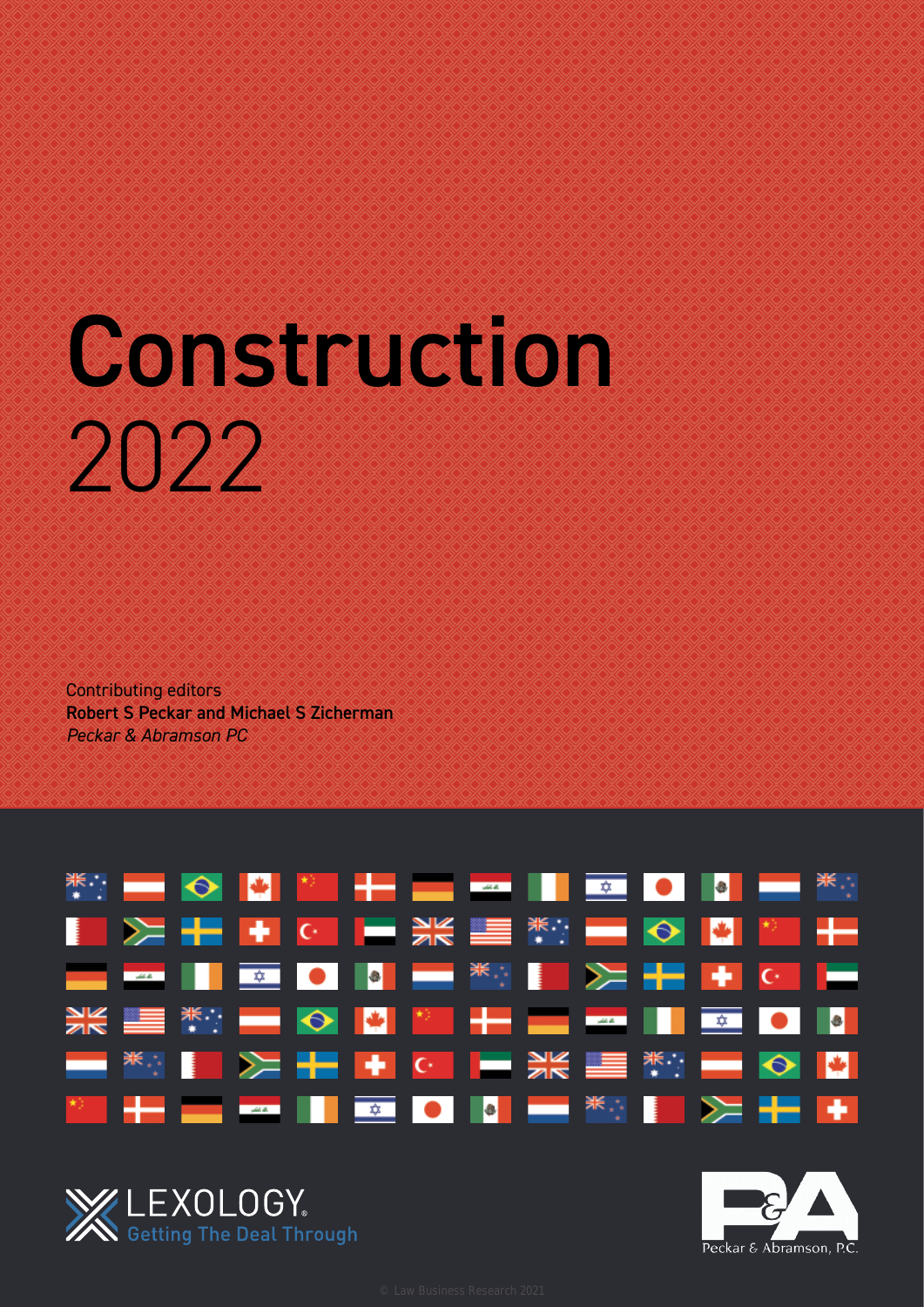





COUNSEL TO THE CONSTRUCTION INDUSTRY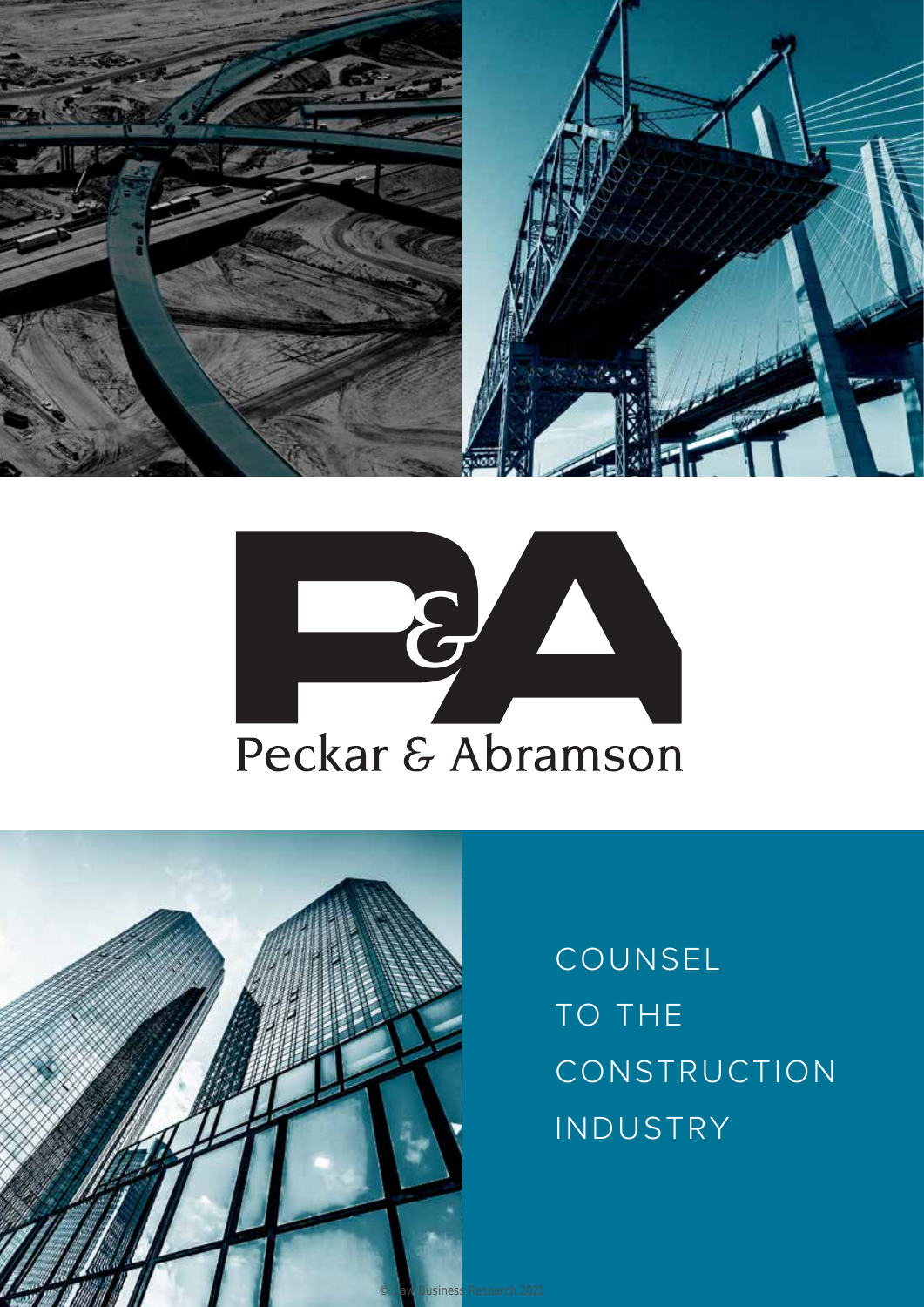Publisher Tom Barnes tom.barnes@lbresearch.com

**Subscriptions** Claire Bagnall claire.bagnall@lbresearch.com

#### Senior business development manager Adam Sargent

adam.sargent@gettingthedealthrough.com

#### Published by

Law Business Research Ltd Meridian House, 34-35 Farringdon Street London, EC4A 4HL, UK

The information provided in this publication is general and may not apply in a specific situation. Legal advice should always be sought before taking any legal action based on the information provided. This information is not intended to create, nor does receipt of it constitute, a lawyer– client relationship. The publishers and authors accept no responsibility for any acts or omissions contained herein. The information provided was verified between May and June 2021. Be advised that this is a developing area.

© Law Business Research Ltd 2021 No photocopying without a CLA licence. First published 2008 Fifteenth edition ISBN 978-1-83862-638-9

Printed and distributed by Encompass Print Solutions Tel: 0844 2480 112



### **Construction** 2022

Contributing editors Robert S Peckar and Michael S Zicherman Peckar & Abramson PC

Lexology Getting The Deal Through is delighted to publish the fifteenth edition of *Construction*, which is available in print and online at www.lexology.com/gtdt.

Lexology Getting The Deal Through provides international expert analysis in key areas of law, practice and regulation for corporate counsel, cross-border legal practitioners, and company directors and officers.

Throughout this edition, and following the unique Lexology Getting The Deal Through format, the same key questions are answered by leading practitioners in each of the jurisdictions featured. Our coverage this year includes new chapters on Iraq and Turkey.

Lexology Getting The Deal Through titles are published annually in print. Please ensure you are referring to the latest edition or to the online version at www.lexology.com/gtdt.

Every effort has been made to cover all matters of concern to readers. However, specific legal advice should always be sought from experienced local advisers.

Lexology Getting The Deal Through gratefully acknowledges the efforts of all the contributors to this volume, who were chosen for their recognised expertise. We also extend special thanks to the contributing editors, Robert S Peckar and Michael S Zicherman of Peckar & Abramson PC, for their continued assistance with this volume.



London June 2021

Reproduced with permission from Law Business Research Ltd This article was first published in July 2021 For further information please contact editorial@gettingthedealthrough.com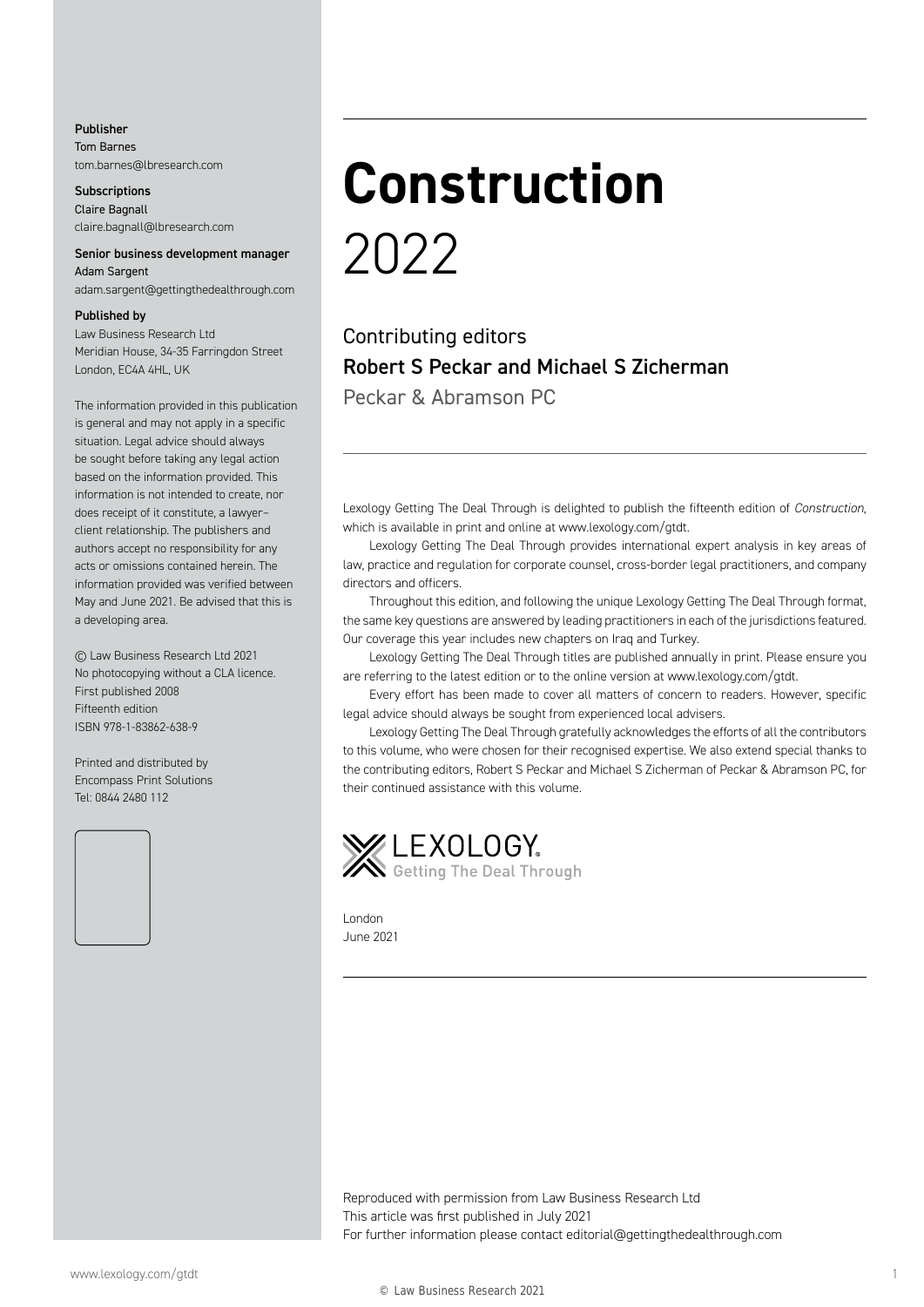## **Contents**

| <b>Global overview</b>                                                      | 3  | Mexico                                           |
|-----------------------------------------------------------------------------|----|--------------------------------------------------|
| Robert S Peckar and Michael S Zicherman                                     |    | Roberto Hernández                                |
| Peckar & Abramson PC                                                        |    | Comad SC                                         |
| Australia                                                                   | 4  | <b>Netherlands</b>                               |
| Troy Lewis, Tarin Olsen and Grace Power                                     |    | Jurriaan van der St                              |
| Holding Redlich                                                             |    | Loyens & Loeff                                   |
| <b>Austria</b>                                                              | 12 | <b>New Zealand</b>                               |
| Klaus Pfeiffer, Katharina Kitzberger and Daniela Witt-Dörring<br>Weber & Co |    | Christina Bryant, H<br>Hesketh Henry             |
| Brazil                                                                      | 19 | Qatar                                            |
| Júlio César Bueno<br>Pinheiro Neto Advogados                                |    | Claudia el Hage<br>Al Marri & El Hage            |
| Canada                                                                      | 31 | <b>South Africa</b>                              |
| Sharon Vogel and Bruce Reynolds<br>Singleton Urguhart Reynolds Vogel LLP    |    | Martin van der Sch<br>Tiefenthaler Attorn        |
| China                                                                       | 37 | <b>Sweden</b>                                    |
| Zhou Jigao<br>JianLingChengDa Law Firm                                      |    | Jacob Hamilton, Ax<br>Foyen Advokatfirma         |
| <b>Denmark</b>                                                              | 44 | <b>Switzerland</b>                               |
| Kristian Skovgaard Larsen and Lars Heiko Matzen<br><b>DLA Piper</b>         |    | <b>Christian Eichenber</b><br>Walder Wyss Ltd    |
| Germany                                                                     | 53 | <b>Turkey</b>                                    |
| Stefan Osing<br>Heuking Kühn Lüer Wojtek                                    |    | Orcun Cetinkaya, P<br>Cetinkaya                  |
| <b>Iraq</b>                                                                 | 60 | <b>United Arab Emira</b>                         |
| Hadeel A Hasan                                                              |    | Mark Raymont, Jec                                |
| Al Hadeel Al Hasan Law Firm                                                 |    | and Christopher Ne<br><b>Pinsent Masons</b>      |
| <b>Ireland</b>                                                              | 71 |                                                  |
| Rhona Henry, Kimberley Masuda and Nicola Dunleavy                           |    | <b>United Kingdom</b><br><b>Kimberly Roberts</b> |
| Matheson                                                                    |    | Bryan Cave Leightc                               |
| <b>Israel</b>                                                               | 80 |                                                  |
| Benjamin Sheffer and Lance Blumenthal                                       |    | <b>United States</b>                             |
| S Horowitz & Co                                                             |    | Michael S Zicherma<br>Peckar & Abramsor          |
| Japan                                                                       | 89 |                                                  |
| Makoto Terazaki, Masahiro Yano and Mai Kato<br>Anderson Möri & Tomotsune    |    |                                                  |

| <b>Mexico</b>                                                                                                      | 96  |
|--------------------------------------------------------------------------------------------------------------------|-----|
| Roberto Hernández Garcia and Juan Pablo Sandoval<br>Comad SC                                                       |     |
| <b>Netherlands</b>                                                                                                 | 102 |
| Jurriaan van der Stok, Ynze van der Tempel and Timo Huisman<br>Loyens & Loeff                                      |     |
| <b>New Zealand</b>                                                                                                 | 110 |
| Christina Bryant, Helen Macfarlane and Nick Gillies<br>Hesketh Henry                                               |     |
| Qatar                                                                                                              | 120 |
| Claudia el Hage<br>Al Marri & El Hage Law Office                                                                   |     |
| <b>South Africa</b>                                                                                                | 128 |
| Martin van der Schyf<br>Tiefenthaler Attorneys Inc                                                                 |     |
| <b>Sweden</b>                                                                                                      | 136 |
| Jacob Hamilton, Axel Ryning, Richard Sahlberg and Per Vestman<br>Foyen Advokatfirma                                |     |
| <b>Switzerland</b>                                                                                                 | 143 |
| Christian Eichenberger, André Kuhn and Regula Fellner<br>Walder Wyss Ltd                                           |     |
| <b>Turkey</b>                                                                                                      | 150 |
| Orcun Cetinkaya, Pelin Karan, Emre Dirik and Serra Kaya<br>Cetinkaya                                               |     |
| <b>United Arab Emirates</b>                                                                                        | 158 |
| Mark Raymont, Jed Savager, Melissa McLaren, Luke Tapp, Rita Allan<br>and Christopher Neal<br><b>Pinsent Masons</b> |     |
| <b>United Kingdom</b>                                                                                              | 168 |
| <b>Kimberly Roberts</b><br>Bryan Cave Leighton Paisner LLP                                                         |     |
| <b>United States</b>                                                                                               | 179 |
|                                                                                                                    |     |

an and Robert S Peckar  $nPC$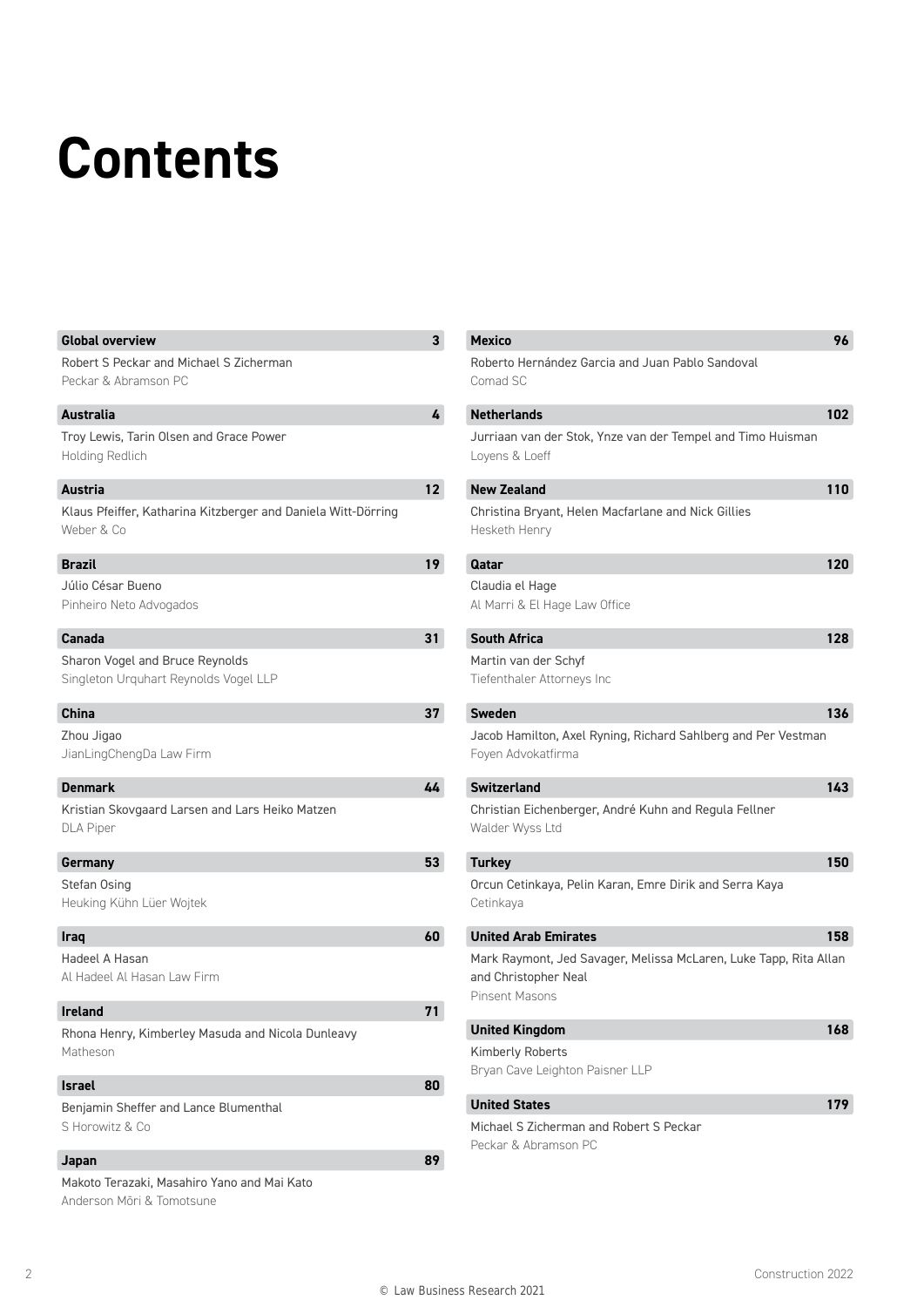### **Global overview**

#### Robert S Peckar and Michael S Zicherman

Peckar & Abramson PC

Who would have predicted that when we wrote the introduction to the Lexology Getting The Deal Through: Construction 2021 that we would find ourselves in much the same situation one year later? Perhaps naively we did not. Yet, even now, we find ourselves sitting in our homes, not our offices, working remotely still hoping to return to some level of 'normality' sooner than later. To be sure, there is reason for optimism owing to the effectiveness of the vaccines, yet despite that wonderful scientific success story some countries remain essentially shut down and the virus continues to claim lives, careers and businesses as its victims. Most of our interactions with lawyers around the world are virtual, with the majority working in their homes rather than their offices, although many firms are planning for a return in some hybrid form in the coming months. And, while some construction projects have continued in spite of covid restrictions, many of the same observations we made last year continue to apply:

*The impact of this pandemic on virtually every aspect of construction has been dramatic. Projects have been shut down by government edict and supply chains have been interrupted and, in some cases, shut down as well. Hundreds of thousands of foreign workers have been sent home on chartered airliners and ships. Projects under construction are being reconsidered by developers as the impact of the pandemic on many industries is causing those industries to rethink their agendas and their needs. Workers, fearful of the virus and the impact of social distancing on their ability to perform their tasks, worry about returning to work. While politicians and regulators debate about how to 'reopen' economies without placing millions of lives at risk, industries (including construction) exist in a state of limbo, facing difficult challenges to properly plan their own recoveries. In addition to these and other commercial issues, there is enormous health and financial stress being experienced by so many members of the industry. This pandemic and its impact are unprecedented in modern times and it remains to be seen at the time of writing how this will play out.*

In addition to those observations in 2020, it is now clear that the pandemic also caused major supply-chain disruptions of construction materials and equipment with major consequences to the industry. Furthermore, numerous projects (usually public) that had not started and were put on hold because of the pandemic, ultimately, were cancelled. Manpower remains a challenge as movements of personnel and travel remain restricted. In addition to geographic manpower challenges, health precautions to protect against the spread of covid within the workforce became and remain commonplace on projects. Many of those, such as distancing and the requirement for the use of personal protection equipment by workers, has an impact on their productivity. Finally, with knowledge of these issues based upon the experiences of the construction industry, contracts are now negotiated with consideration for specific pandemic issues in replacement of many standard 'boilerplate' clauses that had been heretofore typically glossed over.

Last year, we identified 'force majeure' as a legal issue that would become particularly important as delays, suspensions, project cancellations and increased project costs arose and had to be resolved against the legal backdrop of the underlying contracts. Force majeure clauses exist in virtually every construction contract in one form or another. In most contract negotiations, force majeure clauses attract little attention; they are often seen as standard or 'boilerplate'. As long as they reference 'acts of war, acts of terrorism, strikes, and acts of God', little attention is paid to the list of horrors that will excuse performance. However, when the world awoke to the need to shut down global economies, no less construction projects, force majeure became the one clause to which every business and lawyer turned.

Over the last year, the number of law firm alerts posted on the internet about force majeure was impressive. In common law countries, lawyers learned that legal precedent for the application of the clause to a worldwide pandemic is inadequate. Is a pandemic a covered trigger for the clause? Is a pandemic an act of God? Does the application of the force majeure clause mean that a contractor on a project shut down for many months would only receive an extension of time, but no financial relief? Does a developer or contractor have insurance for an event that could be categorised as an event of force majeure? These and other questions related to the applicability of force majeure took centre stage.

As the impact of the pandemic-caused project shutdowns and displacements has largely not been yet resolved many courts either remain closed although some are working remotely. , As a result, there has not been a wave of judicial decisions determining contractual rights pursuant to a contract's force majeure clause. Some arbitrations, even international arbitrations, are proceeding remotely. While alternative dispute resolution (ADR) providers have been extolling the claimed success of remote ADR, there are mixed reviews from practitioners.

Clearly, the impact of the pandemic on the practice of construction law and the management of construction projects is significant and it remains to be seen which of the adaptations remain in the long term.

So, it is with some greater hope and thankfulness to the brilliant scientists who have developed the vaccines that we wish all our readers good health, safety and a return to a good quality of life.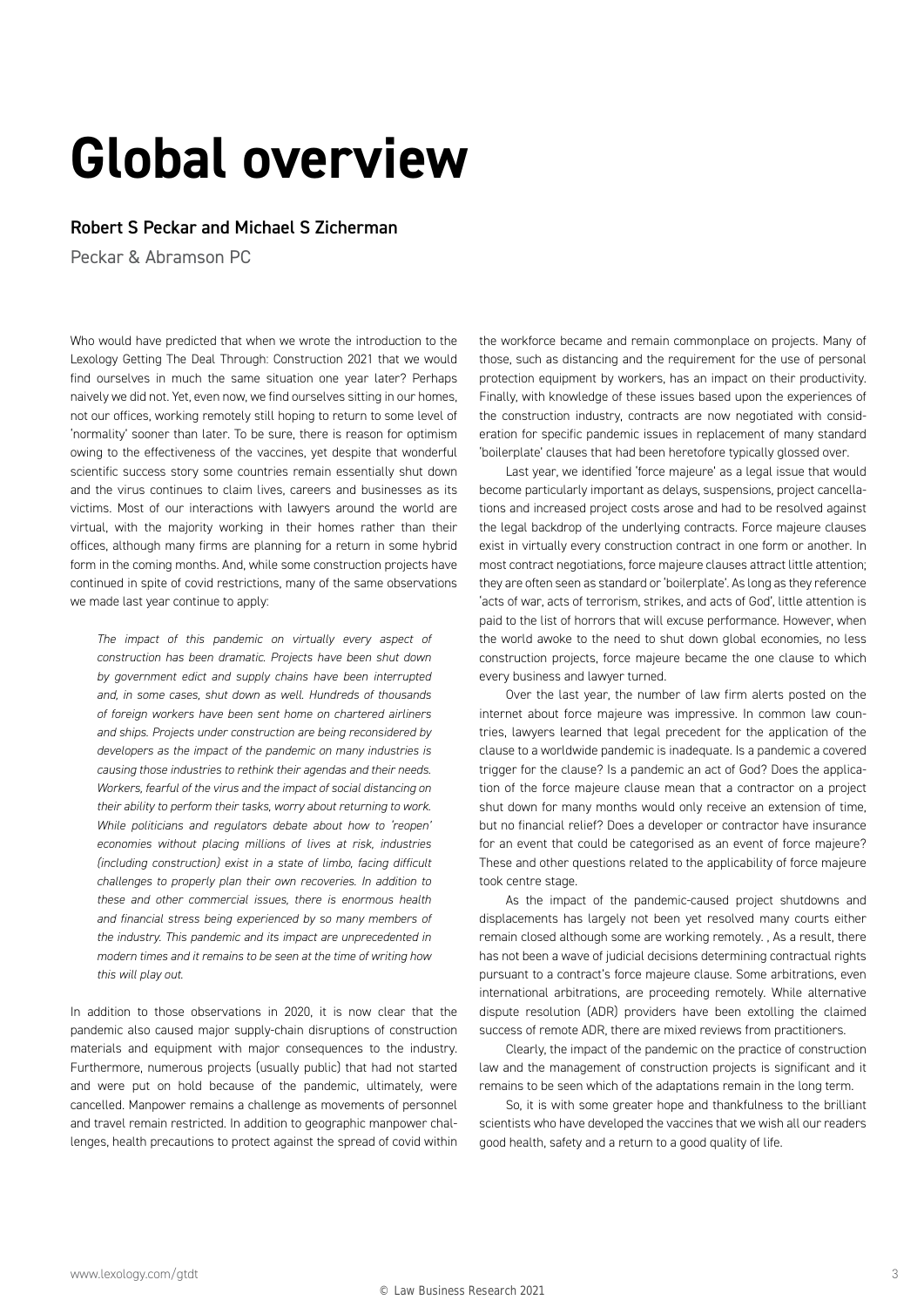### **United States**

#### Michael S Zicherman and Robert S Peckar

Peckar & Abramson PC

#### **LOCAL MARKET**

#### **Foreign pursuit of the local market**

1 | If a foreign designer or contractor wanted to set up an operation to pursue the local market, what are the key concerns they should consider before taking such a step?

Few legal concerns arise simply because a company establishing a US operation is foreign. Rather, the primary concerns facing foreign contractors are more of a practical nature, including the following:

- determining whether or not to operate as a union or merit shop (non-union) operation;
- obtaining sufficient bonding capacity with a qualified surety;
- finding qualified domestic executives and supervisors to ensure the cultural transition to US industry practices;
- locating qualified legal counsel and becoming conversant with important legal considerations that regularly challenge and affect contractors;
- establishing relationships with local trade subcontractors; and
- establishing, with the guidance of counsel, an appropriate programme to ensure compliance with US laws and regulations that apply to the contractor's work and to ensure that the company's expatriates comply with US law, instead of relying upon the presumed acceptability of conduct and practices with which they are accustomed. For example, many of the regulations and laws that pertain to a contractor's or designer's entertainment of government employees, as well as certain non-governmental employees who may be governed by the same rules, are not intuitive, and proper legal guidance is essential for a company entering the US market.

Many foreign contractors have entered the US market successfully, employing different models to establish their operations. Two models have worked well for European contractors: purchasing a domestic operation and pursuing business through that operation, and establishing joint ventures with domestic companies. These models eliminate many potential problems in forming a US operation, particularly if the contractor purchases a domestic company, as it 'inherits' an operation already fully integrated into US practices and its target markets. In fact, foreign companies are increasingly pursuing the acquisition of US construction companies, as the condition of the US economy has created new opportunities. Asian contractors, on the other hand, have typically established their operations in the US by initially working with businesses owned by their fellow countrymen and women and then growing domestically from that base. This model requires a greater investment in developing a unit that can succeed in the US markets than the European models. The Asian model, however, has undergone changes over the years as Asian-based companies are now pursuing the purchase of US companies to compete in the US market.

#### **REGULATION AND COMPLIANCE**

#### **Licensing procedures**

2 | Must foreign designers and contractors be licensed locally to work and, if so, what are the consequences of working without a licence?

Licensing requirements vary from state to state and even within a state. Architects and engineers typically require local licences by the states in which they provide professional services. All architects must be licensed, and engineers must be licensed in order to prepare, sign, seal and submit engineering plans and drawings to a public authority for approval, or to seal engineering work for public and private clients. However, engineers do not have to be licensed if they are merely working in an engineering firm and are not making final engineering determinations or filing engineering drawings. Alternatively, the laws in New York and some other states provide that a foreign engineer or architect may be granted a limited permit to perform design services in connection with a specific project.

As for contractors, not all states require contractors to have licences. States such as California have statutes requiring virtually all contractors to be licensed, while others, such as New York, do not require contractor licensing on a state-wide level, but leave contractor regulation to the municipalities. A growing number of states have also begun requiring entities that provide pure construction management services to be licensed, either by procuring a specific construction management licence issued by the state or by requiring the construction manager to possess a general contractor or mechanical contractor licence or an architect or engineering licence. Nonetheless, where a licence is required by state law, the licence must be kept current, which often requires taking continuing education classes, and the contractor must be able to demonstrate that it is properly licensed.

Practising without a licence, when one is required by statute, is viewed as illegal and may subject the person to criminal prosecution. In addition, courts will typically refuse to enforce contracts with such persons. For example, the laws in many states provide that if a contractor is not licensed (when required), or if the licence has lapsed without renewal, the contractor is not entitled to compensation for the work it performed and may be required to return monies already paid. There have even been reported instances of public entities scrutinising a contractor's licensing history and, if a technical lapse is found, filing a lawsuit to recover any monies already approved and paid. To overcome such inequities, some jurisdictions have established a 'substantial compliance' doctrine that allows a contractor or designer, in certain limited circumstances, to recover payment for services performed.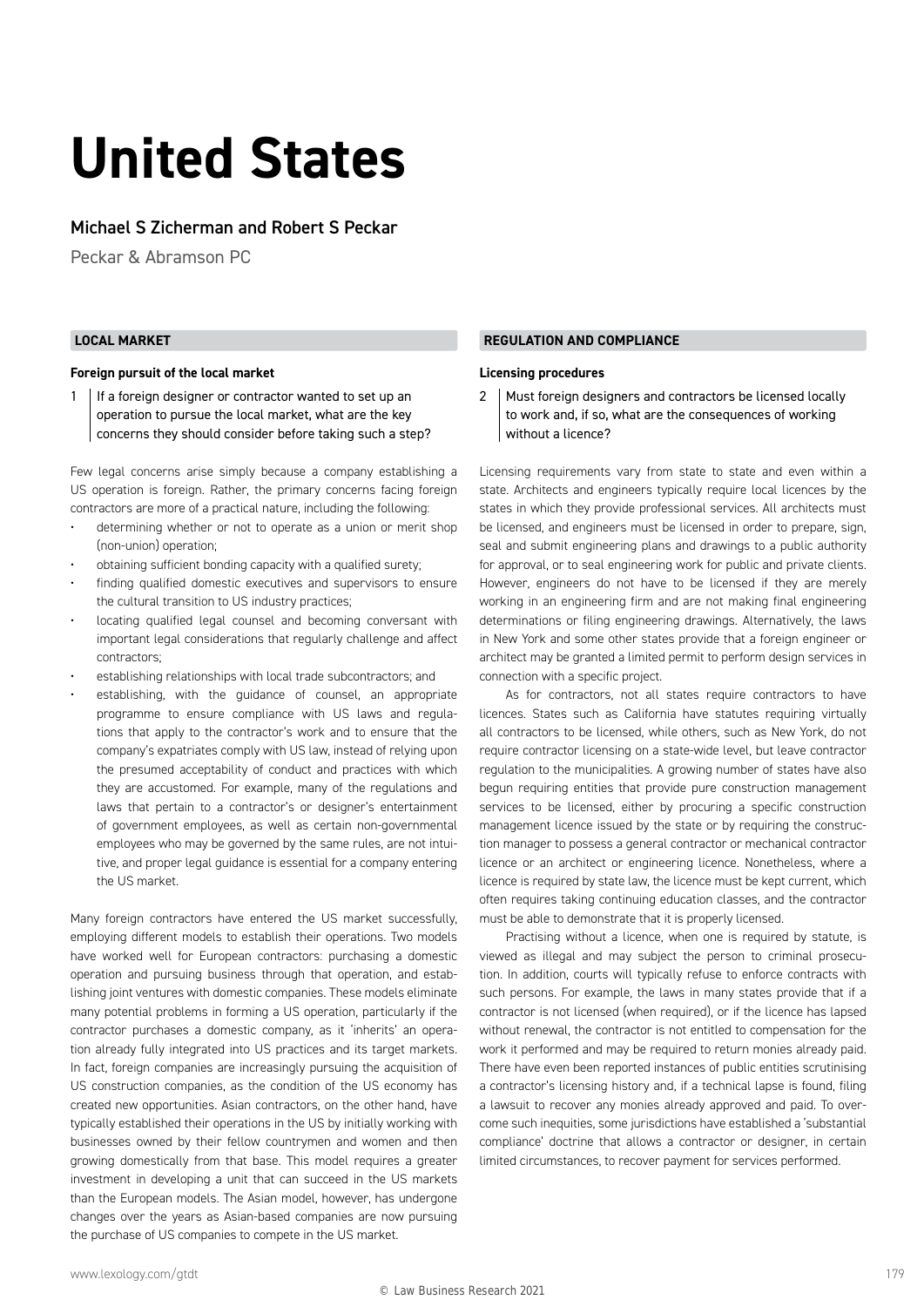#### **Competition**

#### 3 Do local laws provide any advantage to domestic contractors in competition with foreign contractors?

Though not intended to disadvantage foreign contractors, various local laws effectively give local contractors an advantage in public contracting. Regardless of nationality, construction companies awarded federal contracts must comply with the Buy American Act, which requires that materials incorporated into the project be made in the US or in a trade agreement-compliant country. Otherwise, 6 per cent of the cost of the foreign materials is added to the bidder's price proposal. Various other statutes and executive orders impose even more restrictive 'buy American' requirements. More than half of the individual states in the US, as well as many local governments, have similar 'buy local' requirements. Thus, while foreign and domestic contractors are treated alike, foreign contractors may be disadvantaged by lack of access to domestic material suppliers and competitive pricing in the local market. The government also has a goal of awarding 23 per cent of its procurement budget to small businesses. Additional goals of 3 to 5 per cent are set for preferential classes, such as small disadvantaged businesses and service disabled veteran-owned small businesses. Foreign contractors are explicitly excluded from these set-aside programmes, as eligibility requires the company to be organised for profit, with a place of business in the US, and to operate primarily within the US, or to make a significant contribution to the US economy through payment of taxes or use of US products, materials or labour.

As a consequence of the large number of contractor and designer acquisitions by large domestic and foreign companies, there have been a significant number of situations where companies have been disqualified from competing for a publicly funded project because of the role that a parent or sister company had in the project, which was perceived to create a possible advantage to the competing contractor. With the increasing frequency of contractors and designers serving at times as project managers, and contractors serving as construction managers or general contractors, depending upon the opportunity, the possibility of this organisational conflict is substantial.

#### **Competition protections**

#### 4 What legal protections exist to ensure fair and open competition to secure contracts with public entities, and to prevent bid rigging or other anticompetitive behaviour?

The US maintains robust laws, on both the federal and state level, to promote open competition for public construction works. Federally, the foundation for competitive contracting is the aptly named Competition in Contracting Act (CICA), which is the predicate for the Federal Acquisition Regulations (FARs). While the FARs provide the specific acquisition regulations for each of the various government agencies and departments, the CICA still requires (subject to certain specified exceptions) that only sealed bids are to be evaluated, and that the award of the contract is based solely on the factors specified in the publicly advertised solicitation. If a contractor believes that a bid was not properly awarded in the competitive manner required by the CICA or the FARs, the CICA allows for the contractor to protest and challenge an improper solicitation or an improperly issued award. Other federal competition-promoting laws include the Sherman Act, which prohibits price-fixing, bid rigging, bid suppression and other anticompetitive collusive behaviour; the Anti-Kickback Act, which prohibits contractors from soliciting or receiving kickbacks from subcontractors in exchange for subcontract awards; and prohibitions against payments made by contractors to influence the award of a federal contract, among other similar laws. Violations of these laws can carry serious criminal and civil consequences, including up to 10 years' imprisonment, multimillion-dollar fines and debarment.

Moreover, the FARs also obligate federal contracting personnel to report bids that they believe may violate such laws.

Most states have laws that similarly promote open competition for public works by generally requiring awards to go to the bidder that provides the lowest-priced bid and is capable of performing the construction works, thereby removing subjectivity and the potential for favouritism in awarding contracts, and allowing contractors to protest improper solicitations and improperly awarded contracts. The various states also have laws that mirror the federal anticompetition statutes and likewise provide serious consequences for their violation.

#### **Bribery**

 $5$  | If a contractor has illegally obtained the award of a contract, for example by bribery, will the contract be enforceable? Are bribe-givers and bribe-takers prosecuted and, if so, what are the penalties they face? Are facilitation payments allowable under local law?

A bribe is generally defined, under state and federal laws, as the giving of money or something of value to a person who can control or influence action favourable to the person making the gift. This would include giving a government contracting officer money to influence the manner in which a contract is awarded. Giving money or something of value to a purchasing agent at a private company to influence the award of a contract is a commercial bribe, but a bribe nonetheless. In this same regard, facilitation payments to expedite or secure the performance of routine government functions are likewise deemed to be impermissible bribes if made to government officials in the US. However, these same facilitation payments are legal if made abroad by US companies and their subsidiaries, and constitute an exception to the anti-bribery provisions of the Foreign Corrupt Practices Act (FCPA). Even though facilitation payments are technically permissible under the FCPA, this exception is very narrowly construed and such payments are closely scrutinised.

Bribery is a crime punishable by imprisonment or fines, or both. Importantly, it can also result in forfeiture of the benefits of the crime, including the right to payment for services provided under the illegally procured contract. The person and the company offering the bribe will suffer criminal prosecution, will likely lose the right to be paid under that contract (even if the work was performed) and may suffer other adverse consequences as a by-product of the illegal activity, such as suspension or debarment from the right to perform work for any government agency. Bribery is taken very seriously in the US and is zealously prosecuted.

Foreign companies working in the US need to learn the distinctions between acceptable practice in other jurisdictions internationally and in the US, as innocent, allowable gift-giving to a government representative in other parts of the world is looked upon harshly in the US and can have serious legal consequences. Even treating a government employee to dinner can result in disciplinary action against the government official and, at a minimum, the suspicion of illegal bribery by the contractor. Moreover, foreign contractors should be aware that civil and criminal prosecution under the FCPA is not restricted to just US companies working abroad or foreign companies working in the US or on a US-funded project. Instead, the FCPA is far-reaching and has been successfully used by the US government to investigate and prosecute foreign corporations for corrupt practices occurring in foreign countries on non-US projects, based merely on incidental or tangential contacts with the US that are unrelated to the project.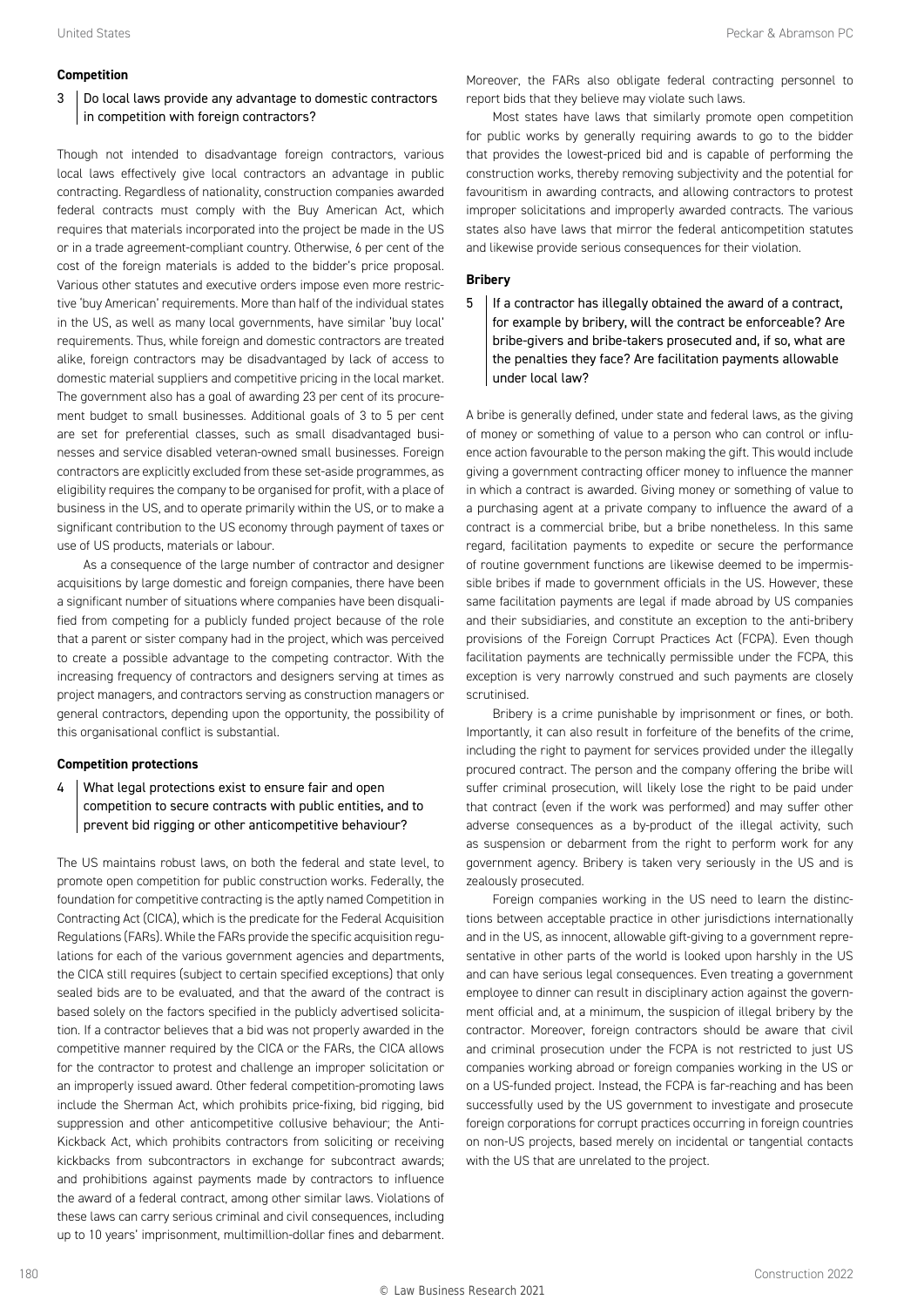#### **Reporting bribery**

6 Under local law, must employees of the project team members report suspicion or knowledge of bribery of government employees and, if so, what are the penalties for failure to report?

Employees of most project teams have no affirmative obligation to report suspicion or knowledge of bribery of a government official or government employee. Similarly, the employee has no obligation to report any fraudulent or criminal conduct by its employer or other project participants. However, on projects performed pursuant to contracts with the federal government or funded by the federal government, there is an obligation to self-report conduct that violates any law, thus requiring that any participation in bribery be reported. Federal contractors are obliged to maintain a compliance programme that includes, among many other elements, policies to encourage employees to report their suspicion or knowledge of such violations. Whistle-blower laws also exist pursuant to both federal and state statutes to encourage employees to voluntarily report incidents of fraud, bribery, criminal conduct and other statutory violations. These laws are designed to protect employees who report these activities against retaliation, such as by demotion or termination of employment. If an employee was retaliated against for whistle-blowing, a court can order the reinstatement of the employee to the same position, and award compensation for all lost wages and benefits, reasonable costs and attorneys' fees, and punitive damages.

#### **Political contributions**

 $7$  | Is the making of political contributions part of doing business? If so, are there laws that restrict the ability of contractors or design professionals to work for public agencies because of their financial support for political candidates or parties?

Whereas bribery statutes focus on money or gifts given directly to public officials, the federal government and a growing number of states have enacted legislation that addresses attempts to influence public officials through indirect means, by way of political contributions. These statutes are commonly referred to as 'pay to play' laws. Pay to play is the practice of making contributions to elected officials to garner their favour and to influence their awarding of government contracts. Although particular statutory requirements vary, these laws generally prohibit any company from making campaign contributions to a political official, candidate or to a political action committee for up to several years prior to the award of a public contract. These laws further require contractors bidding on public works to disclose all previous political contributions. If the contractor discloses a political contribution during the proscribed period, the contractor will be disqualified from being awarded the contract. In addition, if the contractor intentionally fails to disclose an offending contribution, the sanctions can be severe, including a monetary penalty up to the value of the contract awarded, and the contractor may be debarred from further contracts with any public entity in the jurisdiction for years. Given such extreme sanctions, it would ordinarily be expected that there would have to be a large political contribution. However, in at least one state, the offending political contributions were as little as US\$300 over the preceding 18 months.

#### **Compliance**

8 | Is a construction manager or other construction professional acting as a public entity's representative or agent on a project (and its employees) subject to the same anti-corruption and compliance as government employees?

A construction manager or other construction professional acting as a public entity's representative or agent on a project is typically not governed by the anti-corruption restrictions that pertain to employees of the public entity, unless those restrictions are expressly made applicable to the representative in its contract with the public entity, or by other applicable statutes or regulations. However, insofar as third parties interacting with that construction manager or construction professional are concerned, they nonetheless would be wise to treat these entities as if they were the employees of the public entity. Thus, by way of example, in many US jurisdictions, a trade contractor under contract directly or indirectly to a public entity would be restrained from giving things of a certain value to the public entity employees to avoid accusations of bribery. Even if the laws and regulations do not explicitly preclude a construction manager or other professional working for that same public entity from accepting things of value from that same trade contractor, giving something of value to that manager or professional that exceeds what the public entity's direct employee can accept could be considered a bribe. Thus, to avoid such potential pitfalls, the wise course for trade contractors is to treat managers and professionals acting on behalf of the public entity as if they were the public entity, and similarly, managers and professionals acting on behalf of a public entity should act as if they are the public entity.

#### **Other international legal considerations**

 $9$  Are there any other important legal issues that may present obstacles to a foreign contractor attempting to do business in your jurisdiction?

The US is probably one of the most welcoming jurisdictions for foreign investment or active participation in the construction industry. Although there are few obstacles to doing business in the US, it is not a single jurisdiction like most other countries. Being a contractor in the US requires knowledge of a spectrum of issues in the particular states in which the contractor intends to operate, ranging from basic legal principles to cultural and business practices. This is often the reason why some contractors in the US operate within certain geographical regions and not others. Even within large states, while the law is uniform, the range of cultural issues can be quite varied. For example, Florida is a single state but has at least seven or eight different areas so culturally diverse that each could almost be considered a different state; New Jersey is divided culturally between the north (New York-centric) and the south (Philadelphia-centric); California is equal to the length of seven states on the east coast and offers a diversity of culture that would be expected in different states; and, while New York City has its own unique culture, there other parts of the state that have their own culture, none of them at all similar to New York City.

The cultural and business practices aspect of doing business in the US is critically important. From labour relations to subcontractor relations, work practices and 'acceptance' of 'out-of-towners' (not less foreign companies), these issues will determine the potential profitability of a newcomer more than any others. Further, the ability of the foreign contractor to adapt to the way business is conducted and individuals behave in the US is critical to success.

For example, the representatives of foreign companies assigned to work in the US may not understand or appreciate US laws relating to conduct in the workplace (eg, sexual harassment and age discrimination), which may result in claims, litigation and other serious legal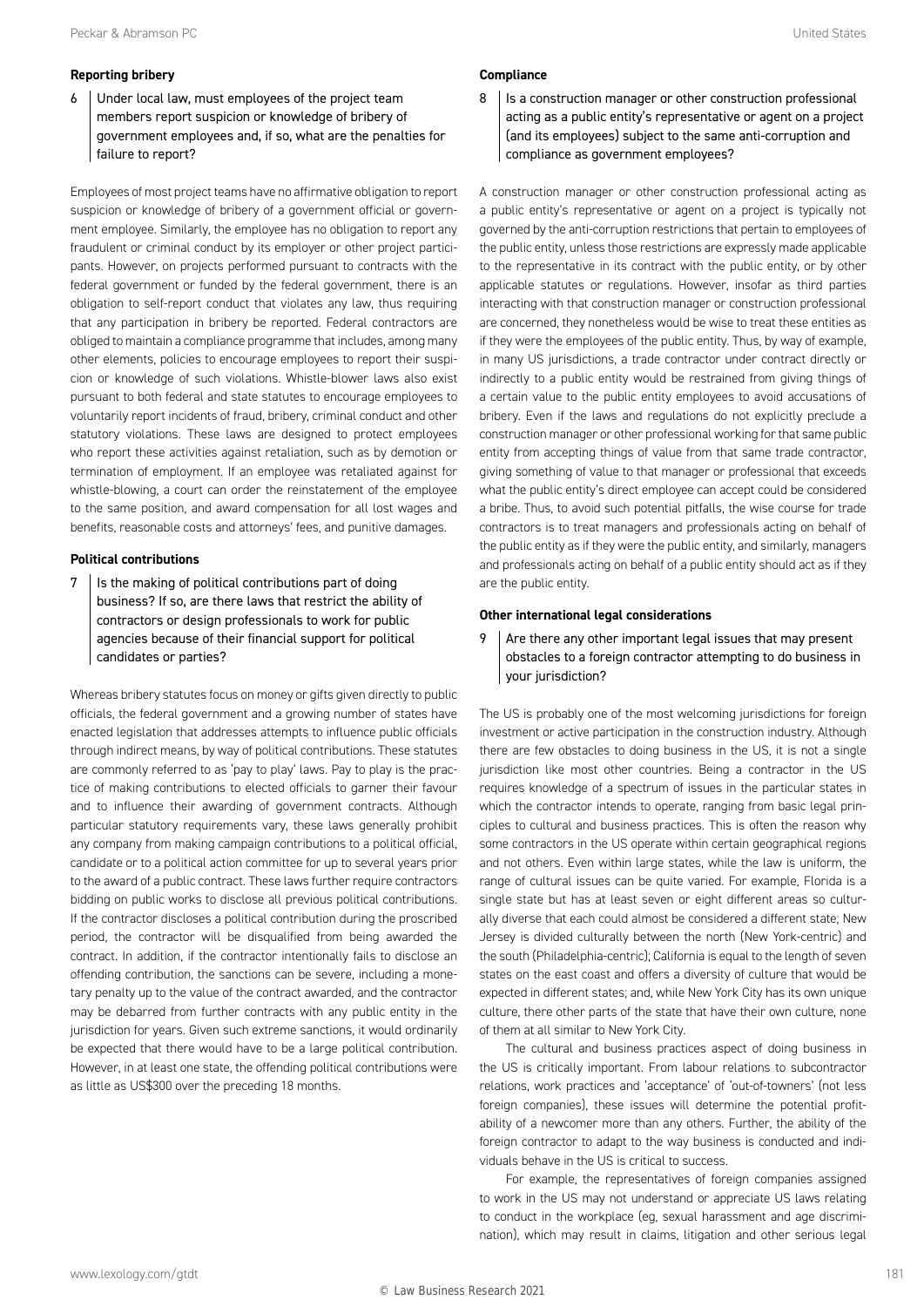issues. That is why entrance into the market through purchasing an existing and successful US contractor, or joint-venturing with one, is initially the wisest path for a foreign company.

#### **CONTRACTS AND INSURANCE**

#### **Construction contracts**

10 What standard contract forms are used for construction and design? Must the language of the contract be the local language? Are there restrictions on choice of law and the venue for dispute resolution?

Many different form contracts are utilised. The most widely used form contracts are those published by the American Institute of Architects (AIA), which has developed contracts not only for architectural services but also forms commonly used by owners, contractors and construction managers. Its A201 document, which sets forth general conditions of contract for general construction contracts, is unquestionably the most commonly used document in the industry and is often attached to customised contract forms that are not written by the AIA. In addition to the AIA series of contracts are the 'ConsensusDOCS' construction documents, which were developed jointly by 22 owner, contractor, designer and surety organisations, including the Associated General Contractors of America (AGC). These documents purportedly present a more collaborative approach to contractual relationships, and also have several specialised contractual addenda to address the needs of projects that utilise building information modelling or involve 'green' building. Other available industry form contracts that are less widely used are those published by the AGC, which are generally considered by many to be more favourable to contractors, as well as those published by the Engineers Joint Contract Documents Committee, whose members are representatives of several societies representing professional engineering disciplines and tend to favour the interests of engineers. Moreover, many large owners and developers, governmental entities and contractors also have their own standard form contracts, which they may impose on contractors and subcontractors with little ability to negotiate the terms.

Regardless of the form of contract used, there is no requirement that the contract is written in English, although that is typically the case. In respect of the applicable law and the venue for dispute resolution, federal law and the law of most states generally provides that parties to a contract are free to agree upon the choice of law that governs their contract and the venue for their dispute, as long as the choice of law and venue bears a reasonable relationship to the parties or the dispute. If not, the courts may engage in a conflict of laws analysis to determine the appropriate jurisdiction's law to apply, and as to venue, the court may dismiss or transfer the action to a location that is more convenient for the parties and witnesses. Several states, however, have enacted a special law that prohibits parties to a contract for a construction project being performed within the state from agreeing in their contract to apply the laws of a different state or to require any dispute resolution to be conducted in another jurisdiction.

#### **Payment methods**

#### 11 | How are contractors, subcontractors, vendors and workers typically paid and is there a standard frequency for payments?

Most construction contracts between owners and general contractors and between general contractors and subcontractors provide for payment on a monthly basis, while labourers are traditionally paid on a weekly basis. Payments are typically made in accordance with the contractor's certified requisition for work completed during the preceding monthly period, minus a withholding of usually between 5 and 10 per cent of the amount payable, which the owner or contractor retains until the final payment requisition as security for the contractor's completion of the contract. On fast turnaround projects, such as tenant fit-outs, which only last a couple of months, it is not uncommon for requisitions and payments to be made on a biweekly basis as a means for the contractor to be paid for the first part of the work before the entire project is completed. There is no uniformity or custom for the manner in which payments are made, but it is standard for payments to be made either by cheque or electronic wire transfer.

#### **Contractual matrix of international projects**

12 What is the typical contractual matrix for a major project in your jurisdiction in terms of the contractual relationships among the various construction project participants?

The most common contractual structure is where the owner contracts directly with an architect or engineer for the design of the project and with a general contractor for the construction. The general contractor then enters into subcontracts with all of the trade contractors. However, that structure often varies depending upon the needs or desires of the owner, the project delivery method (eg, design – bid – build or design and build) and pertinent laws. For example, sophisticated owners on large private construction projects are increasingly using construction managers on an 'at-risk' basis to hold all the contracts with the trades and to furnish the completed work at a guaranteed maximum price, or on an 'agency' basis, where the owner contracts with each of the trades separately through the construction manager. In addition, several states have laws requiring public entities on certain improvement projects to enter into separate contracts with each of the major trades (ie, mechanical, electrical, plumbing, general contracting and structural steel), as opposed to a single-source contract with a general contractor.

#### **PPP and PFI**

#### 13 | Is there a formal statutory and regulatory framework for PPP and PFI contracts?

There is no general statutory PPP or PFI framework applicable to federal procurements. Legislation enabling these partnerships is either project-specific or specific to a federal agency. For example, the Veterans Administration and the Department of Defense regularly enter into PPPs through their enhanced use lease procurement procedures, and now the US Army Corps of Engineers is authorised to undertake a PPP pilot programme for water and navigation projects.

Although the most significant PPP road projects may be perceived as federal projects (owing to the designation of the road as an 'interstate' highway), the reality is that they are state projects administered by the state department of transportation pursuant to state statutes. Nonetheless, there is an important federal component as these projects often rely on federal funding. There is no common statutory scheme or government approach towards PPPs among the 50 states, but the Federal Highway Administration has a model PPP law for private toll roads that allows for both solicited and unsolicited bids from private developers.

PPPs remain a highly political issue, despite all the reasons for them to flourish in the US. However, as states have a growing need to undertake major infrastructure projects that are frequently estimated to cost in excess of US\$1 billion, they are beginning to adopt legislation to permit PPPs on either a state-wide or project-specific basis. At present, there are approximately 39 states that now have some form of P3 legislation, either for transportation or social infrastructure (such as public buildings) or both, and many others have pending legislation. States with a legal framework for PPPs typically exempt them from the traditional procurement rules, which are often too impractical or onerous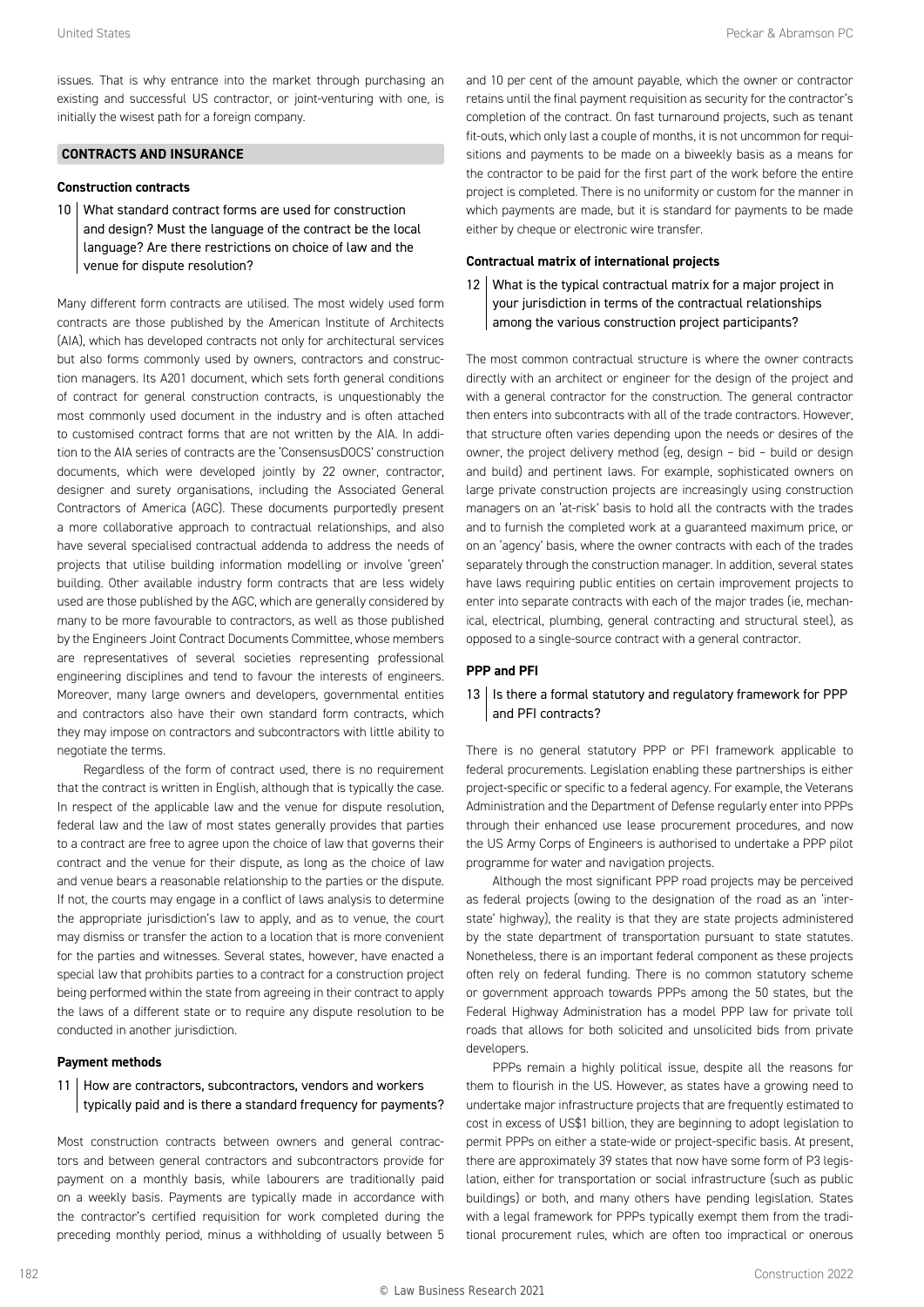for PPP proposers and may award a contract based on the best value rather than the lowest bid. Where state agencies consider unsolicited proposals, the PPP laws normally require that final bidding be opened up to other qualified proposers.

#### **Joint ventures**

 $14$  Are all members of consortia jointly liable for the entire project or may they allocate liability and responsibility among them?

Parties to a contract are free to allocate liability as they deem appropriate. Thus, members of a consortium may allocate, in their consortium agreement, the percentage for which each member is responsible for losses or claims against the consortium. Notwithstanding this internal allocation, when contractors choose to operate as a consortium, the consortium is effectively treated, for legal liability and responsibility purposes, as a joint venture or general partnership, which means that each member of the consortium is jointly and severally liable to third parties for the actions of the consortium. Unless a contract with a project owner limits the owner's rights to only seek relief against the assets of the consortium, each consortium member will be liable to the owner (or to any other party with claims against the consortium) for the full amount of the damages claimed. If a consortium member pays more than its allocable share of a claim against the consortium, that member can then seek indemnification from the other consortium members.

#### **Tort claims and indemnity**

 $15$  Do local laws permit a contracting party to be indemnified against all acts, errors and omissions arising from the work of the other party, even when the first party is negligent?

Generally, an indemnification provision in a construction contract is valid and fully enforceable. Such clauses, when properly drafted, may require a contracting party to indemnify the other party not only against the contracting party's negligent acts, errors and omissions but against the other party's own negligence as well. In determining the extent to which a party is contractually required to indemnify the other, courts in many states look solely to the intent of the parties as gleaned from the terms of the contract. However, before requiring one party to indemnify the other against the other party's negligence, some states require this intent to be stated expressly in the contract, so the indemnifying party indisputably knows that it is, in effect, insuring the other against its own negligence. Regardless of the language employed, some states have enacted laws proscribing parties to a construction contract from being indemnified against their own negligent conduct. In New York, for example, a party cannot be indemnified against claims for bodily injury or property damage, where that party's negligence wholly or partially caused the damage. By contrast, in New Jersey, indemnification is only proscribed in situations where the indemnitee's negligence was the sole cause of the loss or damage. These laws do not apply, however, to insurance companies that are in the business of taking the risks involved in protecting negligent people, nor do they apply to claims for economic loss.

#### **Liability to third parties**

16 Where a contractor constructs a building that will be sold or leased to a third party, does the contractor bear any potential responsibility to the third party? May the third party pursue a claim against the contractor despite the lack of contractual privity?

Whether a contractor bears responsibility to third parties for the work it performed depends upon the nature of the construction and the type of damages sustained by the third party, as well as the state in which the work is performed (as statutes and case law on this issue vary). Typically, in a commercial context, absent privity of contract, a third-party purchaser or lessee does not have any direct recourse against a contractor for claims of defective work, delays in turnover of the work and the like. However, there are some circumstances where the contractor still may be subject to liability in tort for a duty owed to the third party where improperly performed work results in personal injuries, wrongful death or property damage (excluding warranty-related claims). In residential construction, particularly condominium projects, while privity is also the standard requirement for a person to pursue a legal claim against a contractor, several states, especially Florida, Nevada and California, have enacted legislation that provides condominium owners with the right to bring a direct action against a contractor for claimed defective work that it performed in connection with the individual's dwelling. In those states, the right of condominium owners to sue contractors has become a mini-industry unto itself, as the plaintiff's attorneys specialising in representing condominium owners join with forensic engineers to pursue claims on many such projects. Consequently, the contractor (and its insurance carrier) is exposed to liability and significant litigation costs from someone with whom it never contracted or had any dealings.

#### **Insurance**

17  $\vert$  To what extent do available insurance products afford a contractor coverage for: damage to the property of third parties; injury to workers or third parties; delay damages; and damages due to environmental hazards. Does the local law limit contractors' liability for damages?

There are many different insurance products available to contractors and subcontractors in the US construction market. Collectively, these insurance products will cover most types of third-party liability exposure for personal injuries, property damage, environmental damage, and, in some cases, economic losses.

Many forms of insurance also are required by contract or by local laws, but, regardless, the most common insurances procured by contractors and design professionals include the following:

- employer liability insurance;
- errors and omissions insurance;
- comprehensive general liability insurance;
- pollution liability insurance;
- property insurance;
- builder's risk insurance;
- owners and contractors protective liability insurance;
- umbrella or excess liability insurance;
- worker's compensation insurance; and
- subcontractor default insurance (SDI).

There is no limit on the quantum of a contractor's liability to a third party, but there may be limits on the amount of coverage that an insurer is willing to provide in respect of a particular risk, such that the contractor is exposed to personal liability for damages sustained by a party in excess of the policy limits. For this reason, depending on the project, some contractors may procure umbrella or excess liability coverage to insure against the risk that the limits of a particular insurance policy are exceeded, but even these excess policies have limits that may conceivably be exceeded on a particular claim. Depending on the specific terms of the policy, insurance coverage may be available to cover delay damages sustained by a third party, but owing to coverage exclusions typically found in most liability policies, a contractor will usually not be able to insure against delay damages or liquidated damages it sustains as a result of its own actions or the actions of its subcontractors. The one exception may be in respect of SDI, which is specifically designed to insure the contractor against damages attributable to the default of one of its subcontractors.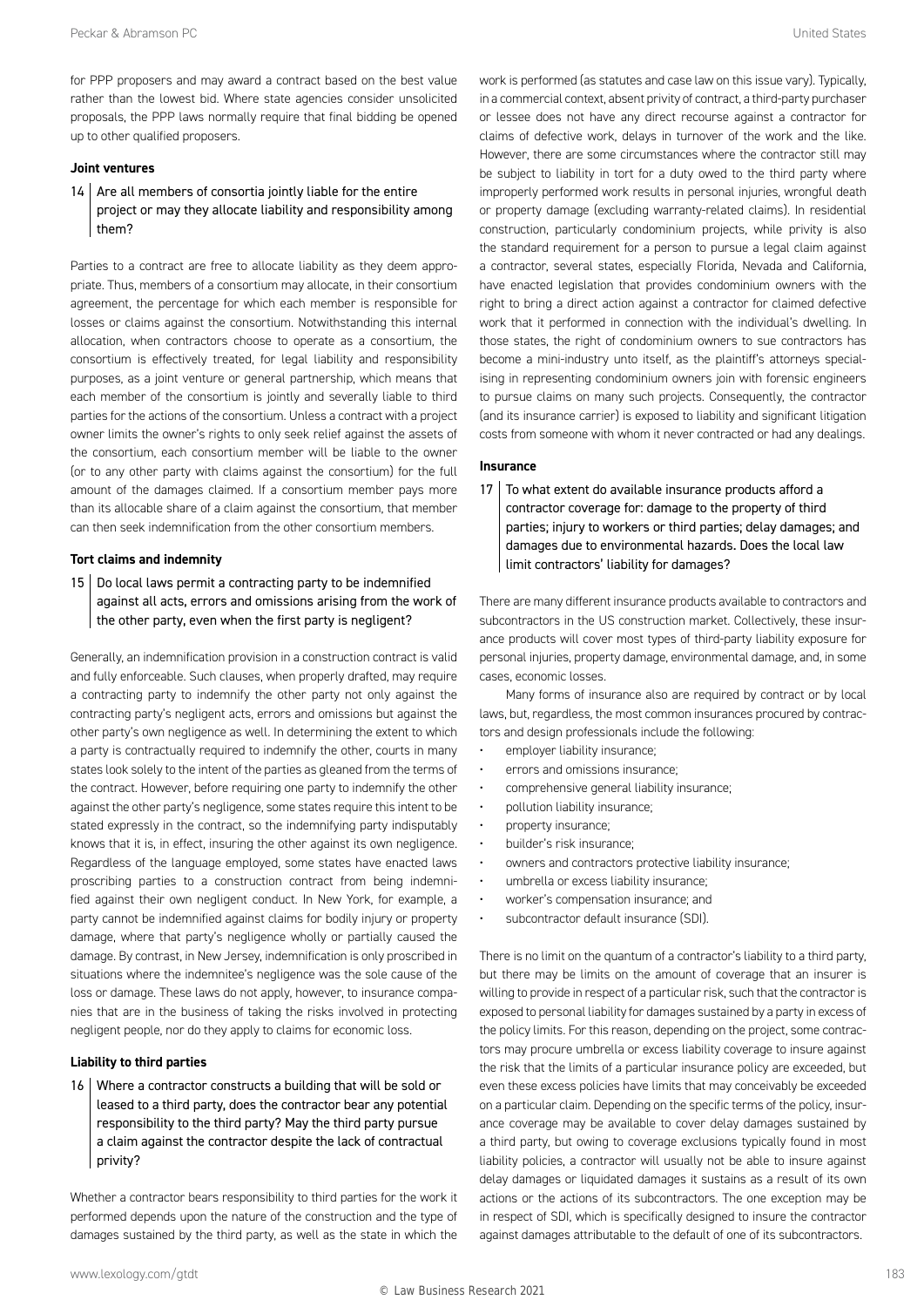#### **LABOUR AND CLOSURE OF OPERATIONS**

#### **Labour requirements**

#### 18  $\vert$  Are there any laws requiring a minimum amount of local labour to be employed on a particular construction project?

Generally, contractors are free to determine staffing levels for all components of their projects. For public works projects, however, the contracting entity may require contractors to utilise a certain percentage of 'minority' or 'disadvantaged business' enterprises to perform the work. Requirements range from 'best efforts' to recruit such enterprises, with no specific utilisation requirement, to a specific 'set aside', requiring utilisation of such enterprises for a fixed percentage of the work. Collective bargaining agreements, project labour agreements and trade union work rules may oblige contractors to have crews of a certain size depending upon the nature of the work. For example, a labour agreement with an equipment-operating union may require that a mechanic be employed whenever a certain number of machines are operated on a project. On public works projects, applicable prevailing wage laws may incorporate staffing requirements contained in local collective bargaining agreements. Lastly, contractors that are awarded a federal contract or subcontract are required to electronically verify employment authorisation of all employees performing work on the project using the E-Verify internet-based system operated by the Department of Homeland Security and the US Citizenship and Immigration Services.

#### **Local labour law**

19 | If a contractor directly hires local labour (at any level) for a project, are there any legal obligations towards the employees that cannot be terminated upon completion of the employment?

The only legal obligations towards employees that might remain after the completion of employment are any continuing obligations that may exist under the federal Davis – Bacon Act (DBA), and corresponding state statutes, as well as the Employee Retirement Income Security Act of 1974 (ERISA), for work performed during the course of the employment. The DBA requires payment of locally prevailing wages and fringe benefits to labourers and mechanics employed on most federal government contracts for construction, alteration or repair (including painting and decorating) of public buildings or public works. Under the DBA, contractors and subcontractors must pay all mechanics and labourers employed directly on the site, not less often than once a week, the full amount accrued at the time of payment, computed at wage rates not less than those stated in the advertised specifications, regardless of any contractual obligation that may exist. Many states have also enacted their own public works statutes, known as 'Little Davis – Bacon Acts', which operate much in the same manner, including their own prevailing wage requirements. Further, to the extent that a contractor, or a union utilised by a contractor, maintains a pension plan on behalf of its employees, ERISA serves to regulate the operation of the plan and would obligate the contractor to fund the plan on behalf of a terminated employee, where the employee's benefits were earned prior to his or her termination. When a contractor enters into a collective bargaining agreement with a US labour union that requires the contractor to contribute towards the union's fringe benefits fund, the contractor assumes the risk that, if and when it terminates a relationship with the union, it will be liable for some portion of the unfunded liability of the union fringe benefits fund. The unfunded liability can be significant and is, therefore, an important issue for all contractors who enter into collective bargaining agreements.

#### **Labour and human rights**

#### 20 What laws apply to the treatment of foreign construction workers and what rights do they have? What are the local law consequences for failure to follow those laws?

Foreign construction workers that entered the US legally, and have proper work authorisations from the federal government, essentially have the same rights as any US citizen and are equally protected by local workplace laws and labour laws. While employers cannot legally hire undocumented workers (workers that have not legally entered the country (eg, illegal aliens)), if they do, those workers are still afforded many of the basic rights and privileges guaranteed by the US Constitution and are entitled to many of the same protections secured by the US labour laws, such as the right to be paid minimum or prevailing wages, overtime pay, and the right to be free from discrimination and wrongful termination. These undocumented workers even have the right to press claims and sue for a violation of these laws and to recover proper payment for work performed, but they cannot sue for back pay for work they had not performed, as a US citizen is permitted to do. Moreover, 'work camps' populated with foreign construction workers do not exist in the US and, therefore, many of the abuses of workers known to exist in work camps also do not exist.

#### **Close of operations**

 $21$  If a foreign contractor that has been legally operating decides to close its operations, what are the legal obstacles to closing up and leaving?

When a contractor decides to cease its operations, there are various laws and other considerations that are implicated in that decision. The primary statute affecting such decisions is the federal Worker Adjustment and Retraining Notification Act (the WARN Act), which protects workers, their families and communities by requiring employers with 100 or more employees to provide at least 60 calendar days' advance written notice of a plant closing or a mass lay-off affecting 50 or more employees at a single site of employment. These requirements do not apply when the lay-offs occur because of unforeseeable business circumstances, faltering companies and natural disasters. Also exempt are workers on a particular building or project, or recurring seasonal work, if the workers understood at the time they were hired that their work was temporary. Advance notice gives workers and their families transition time to adjust to the prospective loss of employment, to seek and obtain other jobs and, if necessary, to enter skill training or retraining that will allow these workers to compete successfully for employment. In addition to the federal statute, some states have their own versions of the WARN Act, which must be adhered to as well.

Additional considerations affecting a company's decision include whether the company has unionised employees and if it contributes to a defined-benefit pension plan. Further, if the employees are unionised, the company may have to bargain with the union before closing its operations. If corporate contributions have been made to the union's defined-benefit pension plan (known commonly as fringe benefit funds), liability may be incurred for a portion of the unfunded pension benefits measured at the time when the employer ceases contributing to the plan.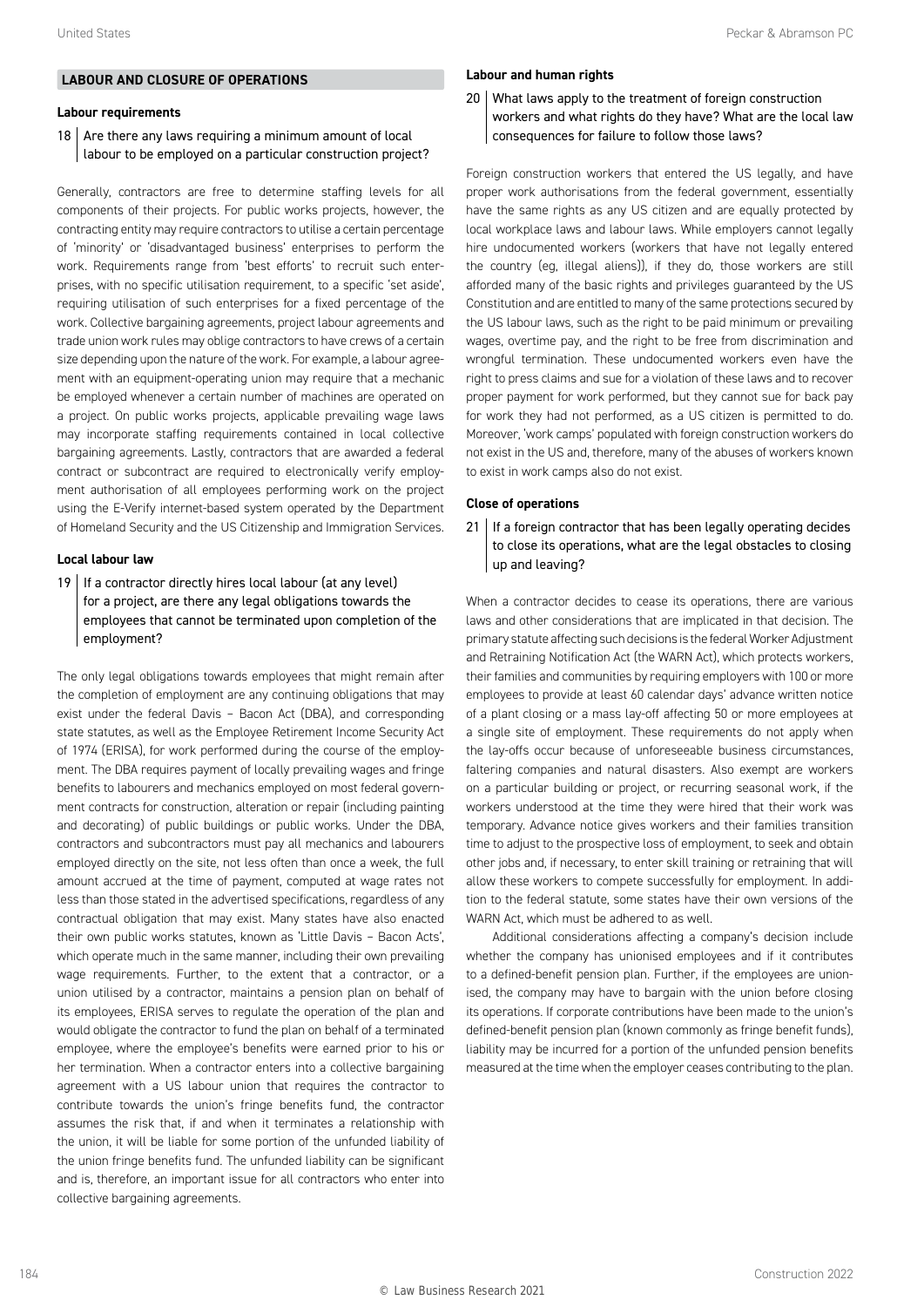#### **PAYMENT**

#### **Payment rights**

22 | How may a contractor secure the right to payment of its costs and fees from an owner? May the contractor place liens on the property?

There are a number of options available to contractors to ensure payment from owners. The simplest means is for the contractor to satisfy itself at the outset that the owner has made adequate financial arrangements to fulfil its contractual obligations. The American Institute of Architects' (AIA) General Conditions (AIA Document A201-2007) provide that, prior to the commencement of the work and upon the contractor's written request, the owner shall furnish reasonable evidence to the contractor that it has made adequate financial arrangements to pay the contractor. Contract documents published by other industry trade groups contain similar provisions. Contractors also may be able to file mechanic's liens (sometimes called construction liens) on the improved property, which would provide them with a security interest in the property to ensure payment. However, the lien laws of each state must be checked and strictly adhered to for a contractor to avail itself of this remedy. The notice and procedural requirements are stringent and there are often penalties for improperly filed liens. Additionally, the federal government and numerous states have adopted 'prompt pay laws' that require payment within a certain specified time period and provide for penalties such as higher interest rates and attorneys' fees if payment is not made in a timely fashion by an owner. Under these laws, the contractor may also have the right to suspend work if payment is not made within the prescribed time. In the absence of such a statute, the contractor may still attempt to include similar terms in its contract. Lastly, if nonpayment constitutes a material breach of the contract, the contractor may be justified in terminating its performance.

#### **'Pay if paid' and 'pay when paid'**

23 | Does local law prohibit construction contracts from containing terms that make a subcontractor's right to payment contingent on the general contractor's receipt of payment from the owner, thereby causing the subcontractor to bear the risk of the owner's non-payment or late payment?

In most US states, construction contract clauses that make a subcontractor's right to payment contingent on the general contractor's receipt of payment from the owner are enforceable. The two operative clauses are referred to as 'pay when paid' and 'pay if paid'. A pay-when-paid clause is when the contract simply provides that the subcontractor will receive its payment within a specified period of time after the contractor's receipt of payment from the owner. Under such provisions, the subcontractor bears the risk of the owner's late payment to the contractor, but it is still entitled to payment from the contractor within a reasonable period of time, even if the owner never pays the contractor. Conversely, a pay-if-paid clause is when the contract expressly conditions the contractor's obligation to pay the subcontractor upon the contractor's receipt of payment from the owner. These provisions have the effect of forcing the subcontractor to bear the risk of the owner's solvency and its failure to pay. While payif-paid clauses are generally enforceable in most states, they are highly disfavoured by the courts and a clause will only be construed as a payif-paid provision if its intent to transfer the risk of non-payment by the owner is clear in the contract. However, in a handful of states, pay-if-paid clauses are expressly illegal or void as against public policy, either by statute or by case law. Notwithstanding, even in jurisdictions where they are enforceable, a contractor will not be protected by a pay-if-paid clause if the actions or inactions of the contractor, unrelated to the subcontractor's performance of its work, were the reason for the owner's non-payment.

#### **Contracting with government entities**

24 Can a government agency assert sovereign immunity as a defence to a contractor's claim for payment?

Historically, government entities were immune from liability arising from the actions of their agents and could be sued only if they granted their consent or otherwise waived immunity. Today, the federal government and most, if not all, state governments have enacted legislation waiving their sovereign immunity, consenting to be sued in respect of certain issues and claims arising under the contracts they enter into.

For federal contracts, sovereign immunity was waived through passage of the Contract Disputes Act (CDA). The CDA identifies the types of actions that can be brought against the federal government and enumerates the procedures that must be followed to bring suit. Specifically, the CDA waives sovereign immunity so that a contractor may appeal the final decision on its certified claim to the Civilian Board of Contract Appeals (or other contract appeals boards) or the United States Court of Federal Claims.

Significantly, waivers of sovereign immunity are limited by the specific terms of the relevant legislation and the government may avoid liability for actions that are deemed sovereign acts, as contrasted with acts undertaken in its contractual capacity. The distinction is whether the government's act affects the public generally or whether it is directed at the contractor only. Although rare, the federal government has attempted to avoid contractor claims on this basis. Also significant is that the federal government and most state governments are protected by sovereign immunity from quasi-contract claims, such as quantum meruit and unjust enrichment. Moreover, where sovereign immunity has been waived, the relevant statutes may also have various notice provisions and deadlines within which legal proceedings must be commenced. For this reason, it is extremely important that contractors strictly adhere to the procedures established in the CDA and its state law equivalents. Failure to do so will likely cause a contractor to forfeit its claim.

#### **Statutory payment protection**

25 Where major projects have been interrupted or cancelled, do the local laws provide any protection for unpaid contractors who have performed work?

Apart from any contractual remedies that may be available to a contractor for the suspension or convenience termination of a project, all states have one or more legal remedies available to unpaid contractors for the work that they performed. The most common legal remedy available to unpaid contractors is the right to file a mechanic's lien. On private projects, it serves as a lien against the improved property for the amount of the unpaid contract work that was performed, and on public projects, its serves as a lien against moneys due to the general contractor. For public improvement projects, state and federal laws require the general contractor to post a payment bond, which guarantees payment to unpaid subcontractors and suppliers. In some instances, payment bonds may also be required by statute for private improvements on public property.

Many states, and even the federal government, also have statutes known as 'prompt pay' laws, which require that subcontractors, and, in some cases, contractors, be paid within a specified number of days after receipt of payment from the employer. Failure to make timely payment in accordance with these requirements can result in significant legal consequences. These laws typically provide the contractor with a right to interest on the unpaid monies and may entitle the unpaid contractor to suspend its future performance on the project (without recourse by the owner) until payment is finally made. On public projects, a common condition for receiving payment from the government is the requirement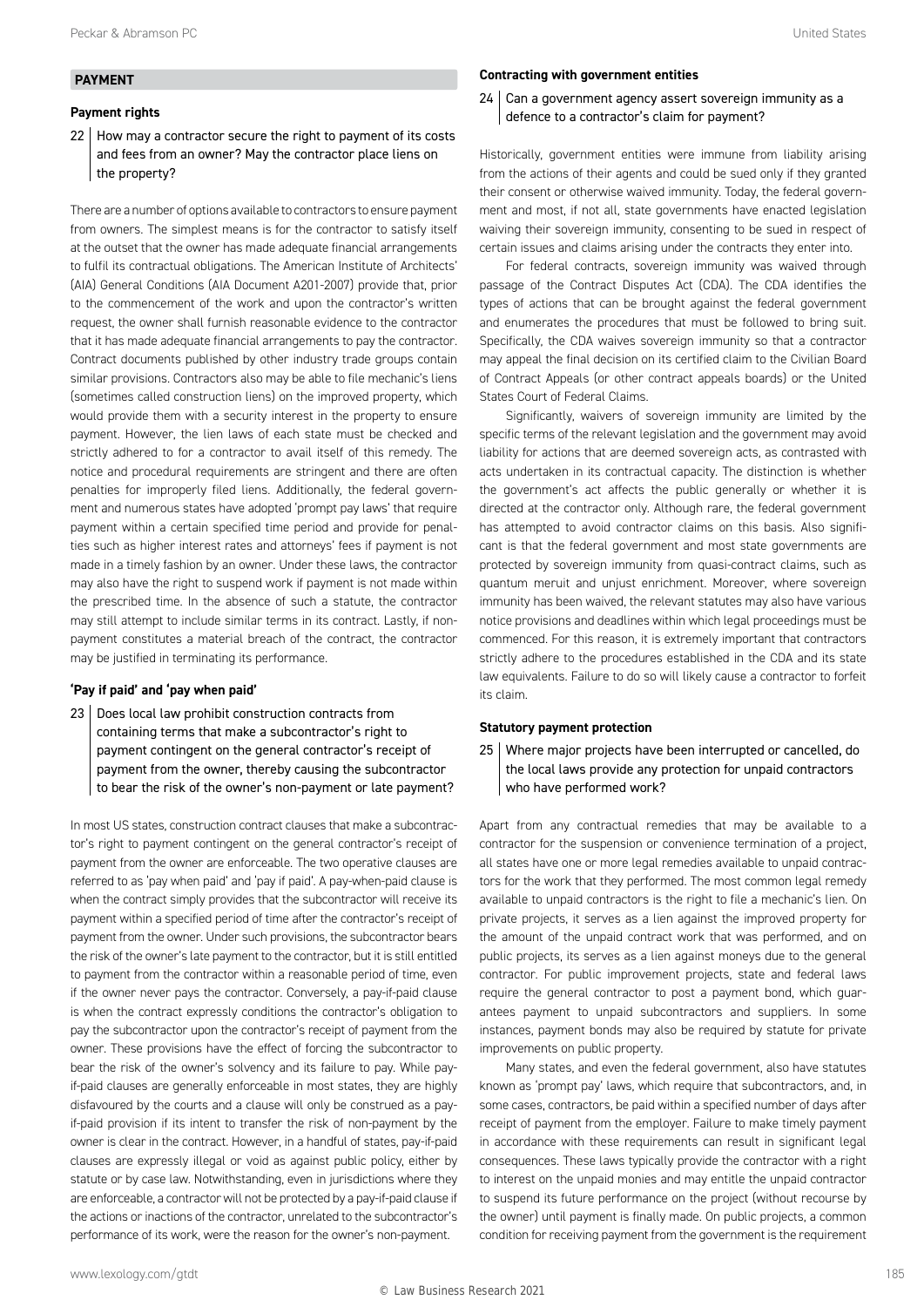that the contractor 'certify' on the payment requisition that all subcontractors have been paid in accordance with the prompt pay provisions. A false certification can result in serious claims by the government, including claims of making false statements, false claims and fraud. The government has been known to make these claims in both civil and criminal contexts, depending upon the circumstances.

#### **FORCE MAJEURE**

#### **Force majeure and acts of God**

26 Under local law are contractors excused from performing contractual obligations owing to events beyond their control?

The law applicable to construction contracts is very rigid and, absent total impossibility of performance or a specific contractual provision excusing non-performance, a contractor is bound to perform its contract, even if doing so will be more burdensome or less profitable than it had anticipated. If the contract provides a required date of performance, that date generally must be met, irrespective of whether events occur that are beyond the control of a party.

The reason for this is that contracting parties are deemed to have assumed the various risks encountered in meeting their contractual promises. If the parties wish to protect themselves against hardships owing to circumstances beyond their control that can hinder or delay their performance, they must incorporate specific protective provisions into their contract.

Two common protective provisions are the force majeure clause and the termination for convenience clause. A force majeure provision usually identifies the specific delaying events or occurrences beyond a party's control for which it will be entitled to an extension of time to complete its obligations, such as acts of God, fires, floods and acts of the government. A termination for convenience provision allows a party, at its discretion, to prematurely end the contract. This type of clause may be used by a contractor to avoid having its subcontractors complete their work where the owner has abandoned the project. However, termination for convenience clauses typically require the terminating party to pay the other party for the work performed up to the date of termination, costs incurred by the termination (ie, demobilisation costs and subcontractor close-out costs) and sometimes lost profits on the uncompleted work.

#### **DISPUTES**

#### **Courts and tribunals**

#### $27$   $\vert$  Are there any specialised tribunals that are dedicated to resolving construction disputes?

With very few exceptions, in most states there are no special courts or public tribunals dedicated exclusively to the resolution of construction disputes. However, the federal government and various states have tribunals dedicated to resolving disputes against public entities, and given the volume of construction-related disputes in the public sector, these tribunals have developed a particular specialisation in such claims.

Under the Federal Claims Act, a contractor has the choice to challenge a contracting officer's final decision in the US Court of Federal Claims (USCFC) or before a board of contract appeals (BCA). The USCFC is the single and central court in which contract claims brought against the federal government are heard. A BCA is a quasi-court within the federal agency that hears disputes resulting from the issuance of a contracting officer's final decision. At present, there only are three BCAs: the Civilian Board of Contract Appeals (CBCA), the Armed Services Board of Contract Appeals and the Postal Service Board of Contract Appeals. The CBCA will hear challenges brought in all the civilian government agencies.

Some states also have special courts that hear claims brought against that state. For example, the New York Court of Claims is the only court that hears contractual and other claims brought against the state of New York. In addition, some state and municipal governments have established specialised boards to hear disputes, similar to the BCAs at the federal level. Further, in New York, some state agencies (such as the Metropolitan Transportation Authority) have established boards to hear disputes, as have some city agencies (such as the New York City Department of Environmental Protection). Accordingly, knowing whether or not there are any specialised courts or other tribunals to resolve construction disputes at the state and municipal level should be checked in the particular jurisdiction.

#### **Dispute review boards**

#### $28$  Are dispute review boards (DRBs) used? Are their decisions treated as mandatory, advisory, final or interim?

The use of dispute review boards (DRBs) is continually increasing. Major, high-profile projects, such as Boston's 'Big Dig' project and Florida's I-595 PPP project, have used DRBs. Typically, they are used on major infrastructure projects rather than building projects, but are starting to be used on more modest projects as well. There is no particular reason for this distinction, other than the manner in which the use of DRBs has developed.

DRBs have succeeded in avoiding substantial post-completion litigation on complex projects. A wealth of data has been assembled by the Dispute Resolution Board Foundation (DRBF) to measure the success of DRBs and is available at www.drb.org. According to the DRBF, DRBs have been used on more than 2,400 projects in the US, with total project values exceeding US\$155 billion. The use of DRBs in the US over the last 10 years has grown dramatically. More importantly, it is often reported that more disputes are avoided by ongoing interaction with the DRB than are actually heard.

DRBs are often referred to as 'real-time' dispute avoidance or resolution. Hearings are typically conducted on the project shortly after the dispute arises and while the construction is ongoing. Relationships are preserved and construction delays are kept to a minimum. The North American experience has been that 58 per cent of the projects were 'dispute-free' (ie, no disputes requiring hearings before the DRB) and 98.7 per cent of the projects were completed without resorting to traditional dispute resolution methods, such as arbitration or litigation.

Like other dispute resolution processes, some DRB participants walk away extolling its virtues, while others decry its failure. However, the data assembled by the DRBF indicates, overall, that DRBs have been hugely successful and appear to be gaining in popularity and acceptance by the construction industry.

#### **Mediation**

#### 29 | Has the practice of voluntary participation in professionally organised mediation gained acceptance and, if so, how prevalent is the practice and where are the mediators coming from? If not, why not?

Mediation in the US is defined best as negotiations facilitated by a qualified and trained neutral (the mediator). It is a voluntary process that relies upon the good-faith commitment and desire of the parties to reach a settlement and the skill of the mediator in guiding the parties to that settlement. Crucial to the effectiveness of mediation is that it is a confidential process, which benefits from the application of legal principles of privilege that protect the parties from the disclosure of what is said during the process.

Mediation has become the most favoured alternative dispute resolution technique. The common perception is that 85 per cent of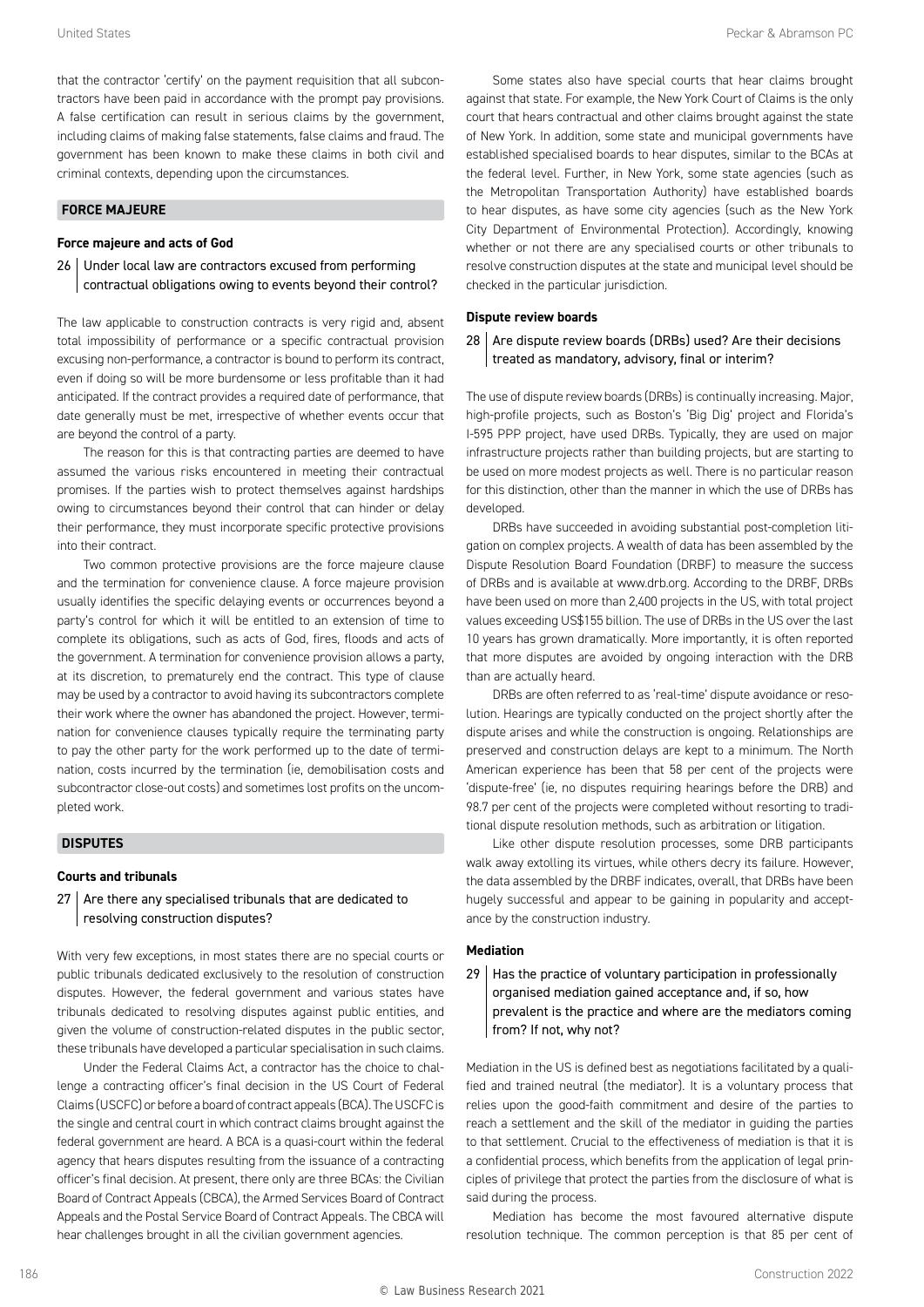all disputes that are mediated settle during mediation, which explains the popularity of the process. As a result of that popularity, a significant number of specialised and trained construction-dispute mediators have emerged and are available to assist parties seeking to achieve a settlement of their disputes. The majority of mediators are experienced construction lawyers and other industry members.

Mediation is commonly sought, if not mandated by contract, as a pre-litigation or pre-arbitration process. However, even when the process is mandated, the mediator is not a fact-finder, has no authority to impose his or her views upon the parties and cannot dictate settlement terms. Thus, when some use the term 'binding mediation', it only means that the parties either are obliged to engage in mediation or are 'bound' by the terms of the settlement mutually agreed to during the mediation, which typically is memorialised in a signed memorandum.

#### **Confidentiality in mediation**

#### 30 Are statements made in mediation confidential?

Mediation, by necessity, is a confidential process, as it encourages parties to be candid with each other and disclose information that the other party might not otherwise have found out. Thus, the law in most US jurisdictions provides that mediation is confidential and that statements made and documents exchanged in mediation, as well as admissions of fault or liability, may not be used in arbitration or a judicial proceeding. Nonetheless, parties to mediation are still well advised to enter into a written mediation agreement that clarifies the confidentiality of the process, particularly if they plan to exchange expert reports that support their position.

While neither a party nor a mediator can be compelled to testify in court or arbitration about a disclosure made in mediation, the adversary is free to seek and use the information, data and testimony in arbitration or trial if it is obtained from other independent sources or if it was ordinarily obtainable as part of the binding dispute resolution process. The reason for this exception is to prevent a party from engaging in mediation as a tool to bar the admissibility of evidence that its adversary was likely to discover anyway.

#### **Arbitration of private disputes**

31 What is the prevailing attitude towards arbitration of construction disputes? Is it preferred over litigation in the local courts?

Arbitration is certainly a frequently employed means for resolving construction disputes, but it is not necessarily preferred over in-court litigation. The preference of one process over the other will depend on the facts and circumstances of the dispute. Each procedure has its advantages and disadvantages, and it is important to understand these differences in choosing a particular forum.

One advantage of arbitration is the ability to select one or more arbitrators that are experienced in construction or construction law to decide the merits of the dispute. In traditional litigation, a judge cannot be chosen, and it is rare to get a judge (not to mention a juror) with construction experience, whose decision will then be based solely on a battle of the experts. Though arbitration is thought to be cheaper and faster, this is not always the case. It largely depends on the complexity of the dispute. For example, arbitrators are paid by the hour or day. Judges and juries are free. Both forums permit differing levels of prehearing or pretrial discovery procedures. In addition, it may be difficult to schedule arbitration hearing dates, as the competing schedules of the parties, their attorneys and perhaps three arbitrators must be accommodated, whereas the court simply dictates the trial dates. One often-touted advantage of litigation over arbitration is that the parties have the right to appeal unfavourable rulings, whereas an arbitration award can only be vacated by the courts where there is demonstrable fraud, partiality, mathematical mistake or if the award exceeds the arbitrator's authority, thereby making an arbitrator's decision virtually sacrosanct. However, some arbitration organisations, such as the American Arbitration Association (AAA), have issued optional appellate arbitration rules, allowing for a limited right of appeal within the arbitration process if the parties adopt those rules as part of their contractual dispute resolution process. The ultimate arbitration award, though, still must first be converted to a judgment by a court of competent jurisdiction before it can be legally enforced.

Notwithstanding, contractors generally favour arbitration because of its finality and because of their ability to plead their case to someone who understands construction, while many lawyers prefer litigation, as they perceive that there is greater control, more structure and because it provides a greater comfort zone.

#### **Governing law and arbitration providers**

32 If a foreign contractor wanted to pursue work and insisted by contract upon international arbitration as the dispute resolution mechanism, which of the customary international arbitration providers is preferred and why?

The International Chamber of Commerce (ICC) is probably the best known of the international tribunals for construction contract disputes and has been considered by many to be the most favoured provider. However, the International Centre for Dispute Resolution, which is part of the AAA, has gained recognition and acceptance as a reliable entity for arbitration among international parties, if for no other reason than it is less expensive than ICC arbitration. If the project is performed in the US, the foreign contractor should anticipate that US contractors will insist upon arbitration before the AAA pursuant to its Construction Industry Arbitration Rules and often will seek to have the law of a particular state apply to the dispute. This is particularly so if the contract form is derived from one of the familiar standard forms that are generally well understood by US contractors and designed to reflect US legal principles.

The International Federation of Consulting Engineers contract forms are widely used abroad but are rarely used in domestic projects. Further, the US contractor often specifies that the venue for any arbitration be in the US to minimise the cost of the arbitration, as most or all of the necessary witnesses would be located here and the project site would be more readily accessible for a site inspection if that were necessary.

#### **Dispute resolution with government entities**

#### 33 May government agencies participate in private arbitration and be bound by the arbitrators' award?

The concept of sovereign immunity applies equally to the arbitration of disputes as it does to suits in court, as arbitration cannot be commenced against a public entity unless that entity has agreed to arbitration as the procedure for the resolution of disputes. Claims against the federal government are generally brought pursuant to the Contract Disputes Act (CDA), which requires that claims be filed before the Civilian Board of Contract Appeals or the USCFC. However, under certain circumstances the federal government has agreed to arbitration as a means of resolving disputes arising under various treaties or under one of the many bilateral investment treaties between the US and other sovereign nations. If an investor's rights under the treaty are violated, it may seek recourse against the US by way of an international arbitration. Such disputes are often resolved under the auspices of the International Centre for Settlement of Investment Disputes, rather than suing the host state in its own courts. Individual states and local governments in the US are not subject to federal treaties and, thus, cannot be compelled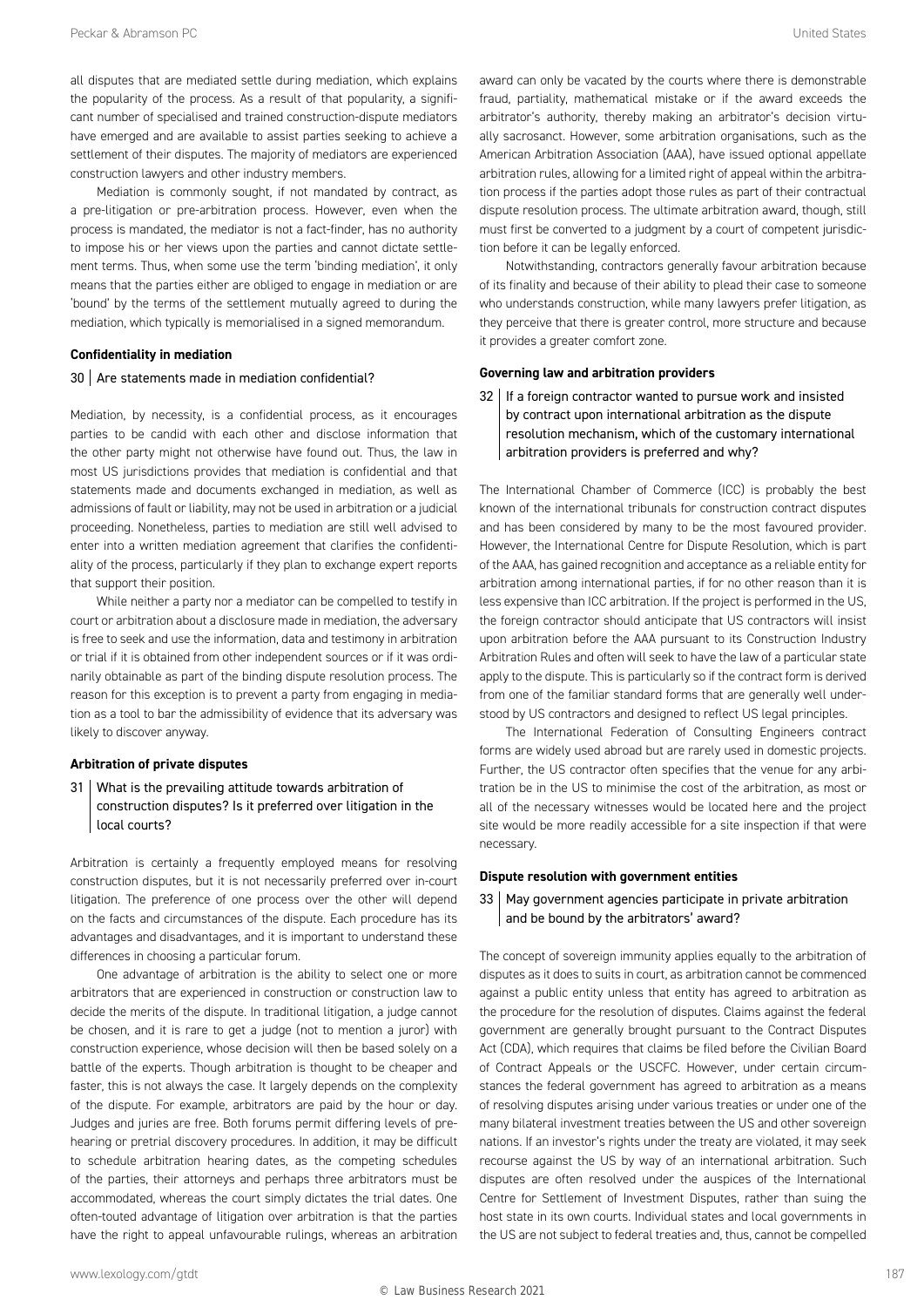to arbitrate unless there is a specific state statute that compels or permits arbitration. An example of such a statute is New Jersey's Local Public Contracts Law, which requires that all construction contracts with local governments provide that disputes arising under the contract shall be submitted to a method of alternative dispute resolution, such as mediation, binding arbitration or non-binding arbitration. If a state or the federal government has agreed to arbitrate a dispute, any arbitration award entered against them would be enforceable in the United States pursuant to either the Federal Arbitration Act or the analogous state arbitration act.

#### **Arbitral award**

34 | Is there any basis upon which an arbitral award issued by a foreign or international tribunal may be rejected by your local courts?

The US is a signatory to the Convention on the Recognition and Enforcement of Foreign Arbitral Awards (the New York Convention), which has been incorporated into the Federal Arbitration Act. As such, a US court is obliged to honour and enforce foreign arbitration awards to the same degree, and in the same way, as other signatory countries. However, a US court will not enforce an arbitration award issued by a foreign tribunal where the award was voided by a court of the country under whose law the arbitration was brought, or if, upon a party's assertion, the US court finds that the arbitration award does not meet the standards set forth in article V of the New York Convention, such as for lack of capacity to arbitrate, lack of notice to a party, the issues were outside the scope of the arbitrator's authority or improper appointment of arbitrators.

#### **Limitation periods**

 $35$  Are there any statutory limitation periods within which lawsuits must be commenced for construction work or design services and are there any statutory preconditions for commencing or maintaining such proceedings?

There is generally no specific limitation period applicable solely to construction disputes; many different statutory limitation periods may apply. Which period applies depends on various factors, such as the nature of the legal claim (eg, tort or contract) and the party being sued. Further, there are no uniform limitation periods among all the states, but periods typically range from between two and six years from the accrual of the cause of action. Suits against public entities for breach of contract, such as against the federal government under the CDA, often have a very short limitation period of only one or two years. The consequence of failing to commence a lawsuit or arbitration within the applicable time frame will bar the party's claims.

If a party commences a lawsuit against a design professional for negligence or malpractice, some states also require that the party commencing the action file with the court an affidavit of merit either by, or supported by, an independent professional attesting to the merit of the claims asserted against the designer. The affidavit of merit must usually be filed within a specified number of days after the action is commenced or the designer files its answer. Failure to timely file an affidavit of merit as required will result in a dismissal of the lawsuit, which cannot be cured by refiling the action.

#### **ENVIRONMENTAL REGULATION**

#### **International environmental law**

36 | Is your jurisdiction party to the Stockholm Declaration of 1972? What are the local laws that provide for preservation of the environment and wildlife while advancing infrastructure and building projects?

The US was a party to the Stockholm Declaration of 1972, but the action plan and common principles it provided were never incorporated into US legislation. Rather, the federal Environmental Protection Agency (EPA) was established to safeguard human health and conserve the natural environment. Today, there are extensive state and federal environmental laws affecting construction projects, although those most typically encountered are those addressing the traditional environmental media: water, soil and air.

Water is a major permitting concern for construction projects. Potential storm water run-off from the site could adversely affect water quality, and thus requires a project to meet either the requirements of the EPA construction general permit, state-specific general storm water permits or site-specific storm water permits. In addition, if work must be performed in wetlands or US waters, a Clean Water Act (CWA) section 404 permit is typically required. Recent federal court decisions have led to the development of discharge criteria for storm water at construction sites, as well as revisions to federal wetlands rules and guidance. The goal of the CWA is to protect and maintain the nation's waters by prohibiting the discharge of pollutants into those waters.

During a construction project, solid waste generation (hazardous and non-hazardous) is expected and is regulated by the federal Resource Conservation and Recovery Act and by various state statutes, which establish specific requirements for properly handling, storing, transporting and disposing of the waste. Further, air quality related to construction activities is regulated by the federal Clean Air Act and numerous analogous state statutes. These laws are designed to control the generation of particulate and ozone precursor emissions, such as dust, vehicle emissions, burning debris and release of chlorofluorocarbons (CFCs) (these are contained in refrigerators, air conditioners and chiller units) or other ozone-depleting substances. Emissions from heavy equipment are now being regulated at both state and federal levels, with the recent federal stimulus bill providing funds for retrofitting and updating equipment.

There are also specific regulations applicable to asbestos and leadbased paint abatement in buildings being renovated or demolished.

When engaged in a project for a federal agency, a contractor may also be subject to certain constraints under the National Environmental Policy Act, which requires all federal agencies to prepare environmental impact statements assessing the environmental impact of, and alternatives to, construction and post-construction activities, including water quality impacts, wetlands impacts, air quality impacts, endangered species impacts pursuant to the Endangered Species Act and historic resources impacts.

Lastly, the construction industry has embraced 'green' or sustainable building and development. Many states now have regulatory, permitting and financial incentives that encourage such development. Further, green initiatives and laws are being developed at the federal level that will affect federal projects, as well as non-federal construction.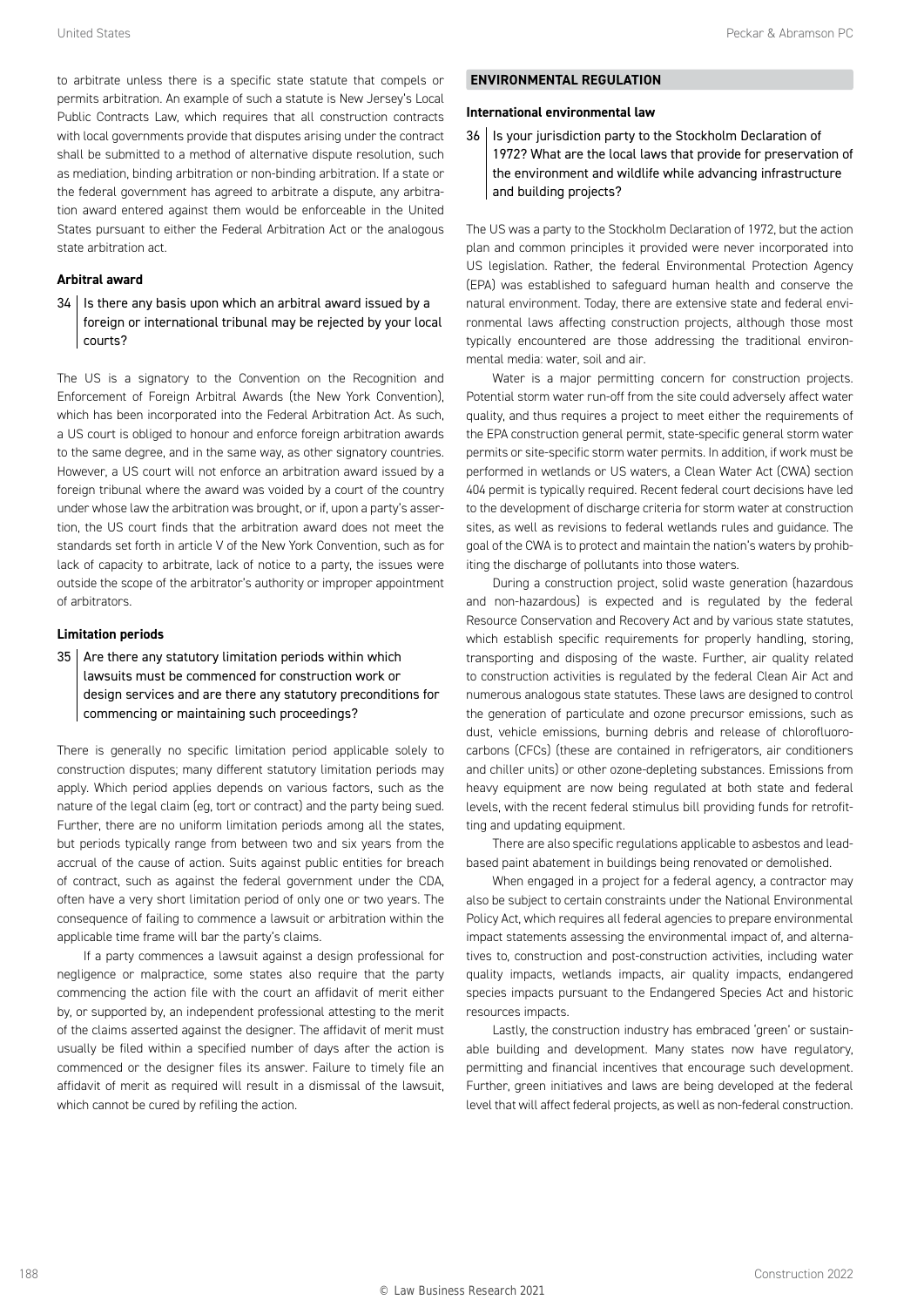#### **Local environmental responsibility**

#### 37 What duties and liability do local laws impose on developers and contractors for the creation of environmental hazards or violation of local environmental laws and regulations?

There are extensive state and federal environmental laws affecting construction projects, though those most typically encountered impose duties and liabilities involving the traditional environmental media: water, soil and air. The main federal statutes, which have comparable state statutes, are: the CWA, which protects and maintains the nation's waters by prohibiting the discharge of pollutants into those waters: the Resource Conservation and Recovery Act, which establishes specific requirements for properly handling, storing, transporting, and disposing of hazardous and non-hazardous solid waste; and the Clean Air Act, which is designed to control the generation of particulate and ozone precursor emissions, such as dust, vehicle emissions, burning debris and the release of CFCs or other ozone-depleting substances. In addition, the Comprehensive Environmental Response, Compensation, and Liability Act may impose liability on developers and contractors in certain circumstances for the cleanup of hazardous waste. Destruction and disturbance of freshwater wetlands also is a significant concern when improving undeveloped land, as they are protected at the federal level by regulations promulgated under the CWA and by specific statutes in various states. These statutes and regulations are all applicable to construction activities and provide very detailed and exacting obligations on developers and contractors in terms of permitting their construction activities. Violations of these statutes can result in an array of potential liabilities; from a simple fine ranging from a few hundred dollars to several thousands of dollars for each violation and for each day that the statute is violated, to on-site and off-site remediation.

#### **CROSS-BORDER ISSUES**

#### **International treaties**

38 | Is your jurisdiction a signatory to any investment agreements for the protection of investments of a foreign entity in construction and infrastructure projects? If so, how does your model agreement define 'investment'?

Although there are some restrictions on foreign investment by certain entities in various commercial areas (eg, atomic energy, certain communications services and activities deemed vital to national security), legally made foreign investments are protected as much as domestic investments. There is no federal statutory or regulatory scheme specifically addressing the protection of foreign investments directly related to construction or infrastructure projects, but the US is a party to bilateral investment treaties and multilateral treaties, such as the United States – Mexico – Canada Agreement, which confirm the protection of foreign investments, including companies, shares, bonds, contractual rights, real and personal property, intellectual property, licences and other rights conferred by law.

#### **Tax treaties**

39 Has your jurisdiction entered into double taxation treaties pursuant to which a contractor is prevented from being taxed in various jurisdictions?

The US has bilateral income tax treaties with approximately 56 countries. Generally, these treaties do not prevent an individual or company, residing in a treaty jurisdiction, from being subject to US federal income tax on services performed domestically. The same holds true for a US company performing services in a treaty country.

Notwithstanding this, a contractor from a treaty jurisdiction may be exempt from federal taxes on its 'business profits' if it does not have a permanent establishment (PE) in the US. Typically, any kind of office or workshop will constitute a PE. If the contractor has no office or fixed place of business, and its only contact with the US is a construction site of limited duration, treaty protection may be available, but many treaties provide that a building site or construction or installation project will not constitute a PE if it lasts for less than the period of time prescribed in the treaty.

If treaty protection is available, a foreign taxpayer is required to file a US tax return to claim the exemption. Significant penalties can be imposed for failure to file a treaty-based return in a timely manner. Nevertheless, while an exemption may be available from federal income taxes, state and local taxing jurisdictions in the US are not bound by tax treaties and therefore may still impose a tax upon the contractor.

#### **Currency controls**

 $40$  Are there currency controls that make it difficult or impossible to change operating funds or profits from one currency to another?

#### No.

#### **Removal of revenues, profits and investment**

 $41$  Are there any controls or laws that restrict removal of revenues, profits or investments from your jurisdiction?

There are generally no restrictions on the removal of profits and investments from the US. However, there are many reporting requirements relative to the transfer of money and other assets abroad pursuant to the US Patriot Act, other similar statutes and various implementing regulations and protocols established by domestic and international financial institutions. The purpose of these laws and regulations is to halt money laundering and the funding of terrorist groups and activities. If these activities are suspected, the bank may be obliged to freeze the account and the money could be seized by government authorities. Under most circumstances, though, with full disclosure and reporting, as required by the relevant financial institutions and governmental agencies, and payment of federal taxes, the overseas transfer of monies earned on a construction project would not present a problem.

#### **UPDATE AND TRENDS**

#### **Emerging trends**

#### $42$   $\vert$  Are there any emerging trends or hot topics in construction regulation in your jurisdiction?

The biggest trend in 2021 has been the continued impact of the covid-19 pandemic on construction. While beginning to show signs of improvement, the covid-19 pandemic continues to interrupt and impact construction projects across the entire country, owing to the new jobsite paradigm that includes social distancing between workers, remote project management, required disinfecting protocols and other rules that affect production. And still, at present, global supply chains remain disrupted, delaying the timely completion of projects.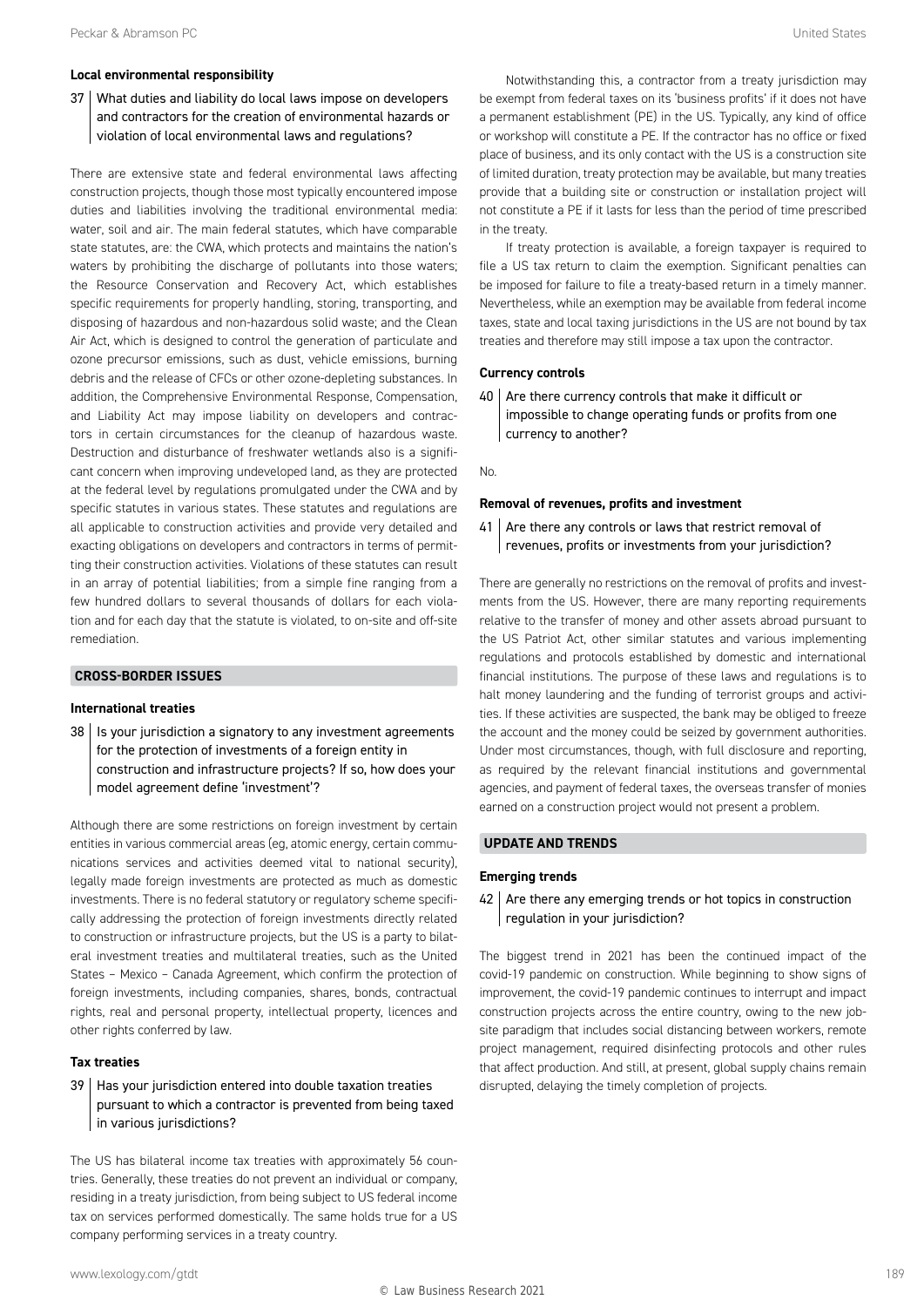#### **Coronavirus**

43 What emergency legislation, relief programmes and other initiatives specific to your practice area has your state implemented to address the pandemic? Have any existing government programmes, laws or regulations been amended to address these concerns? What best practices are advisable for clients?

As the result of the pandemic, there have been extensive guidelines and mandates at the state and federal levels directing various protocols to maintain the health and safety of construction workers. At the federal level, the Occupational Safety and Health Administration (OSHA) issued guidance papers on protocols that may be implemented by construction companies, depending on the nature of the trade work being performed. This guidance is not a 'standard' or a 'regulation' and it 'creates no new legal obligations'. The guidance merely lists steps that employers should take to reduce the risk of exposure to construction workers, as well as advice on the implementation of various worksite engineering controls when a worker is suspected of being infected, and administrative controls for screening personnel to avoid the risk of exposing workers to an infected employee. Most states, however, have issued executive orders, directing polices and practices that must be implemented on construction projects to protect workers from contracting or spreading the virus. Unlike the OSHA guidance papers, these executive orders have the force of law.

In addition, the pandemic had a significant impact on construction companies and their ability to progress work and to maintain cash flow. There were no relief programmes geared specifically toward construction companies, though qualifying construction companies could seek relief from the federal Paycheck Protection Program (PPP), which was part of the several coronavirus relief packages that were enacted in Congress. Also, while not direct relief, the US\$1.9 trillion American Rescue Plan Act of 2021, which was recently signed by President Biden, allocates nearly US\$190 billion for various construction programmes, as well as US\$220 billion that is being given to states and which could be used for construction projects.



Michael S Zicherman mzicherman@pecklaw.com Robert S Peckar

rpeckar@pecklaw.com

1325 Avenue of the Americas 10th Floor New York NY 10019 United States Tel: +1 212 382 0909 Fax: +1 212 382 3456 www.pecklaw.com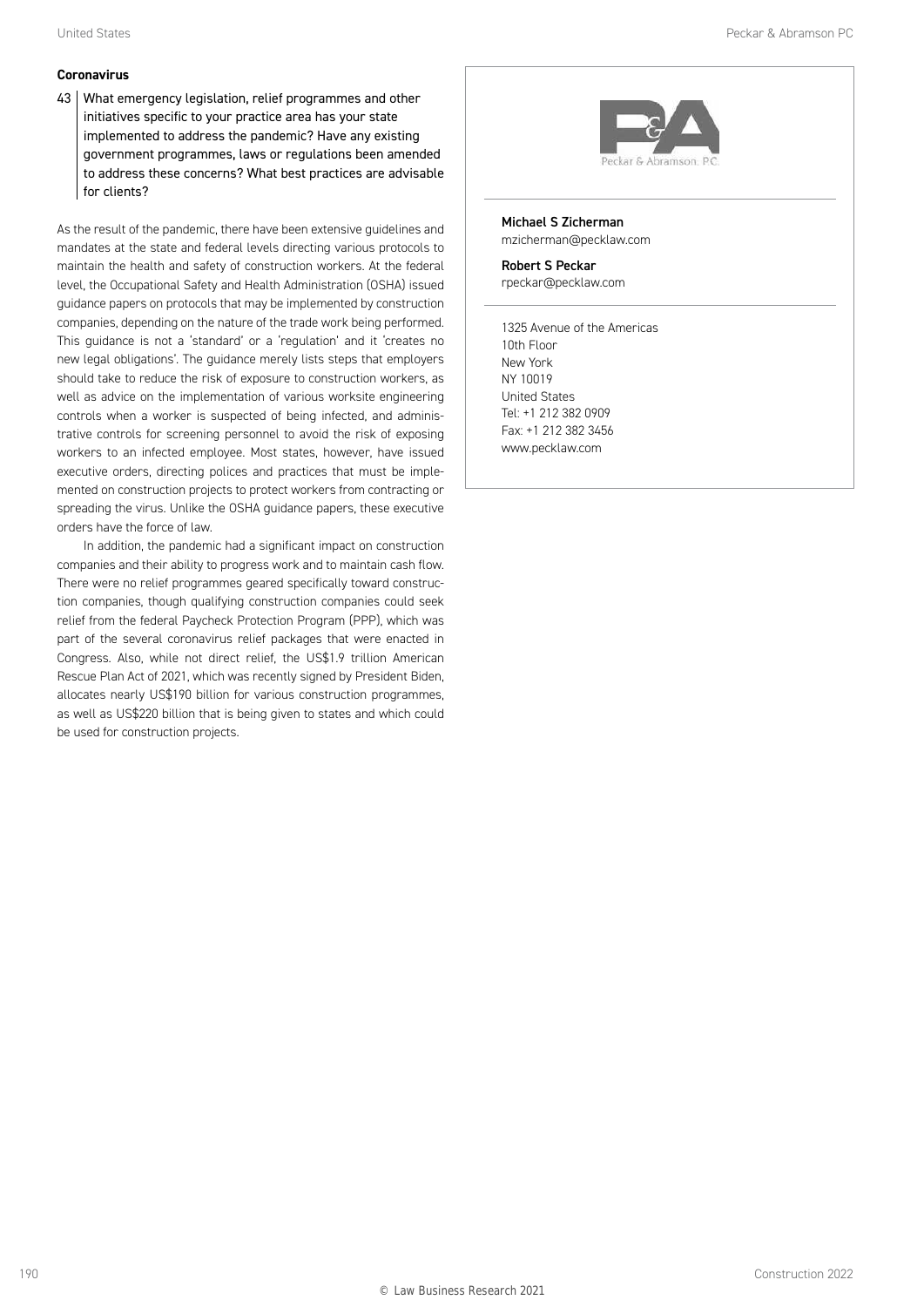

![](_page_17_Picture_1.jpeg)

![](_page_17_Picture_2.jpeg)

![](_page_17_Picture_3.jpeg)

NEW YORK, NY MIAMI, FL

![](_page_17_Picture_5.jpeg)

**PECKLAW.COM PECKLAW.COM**